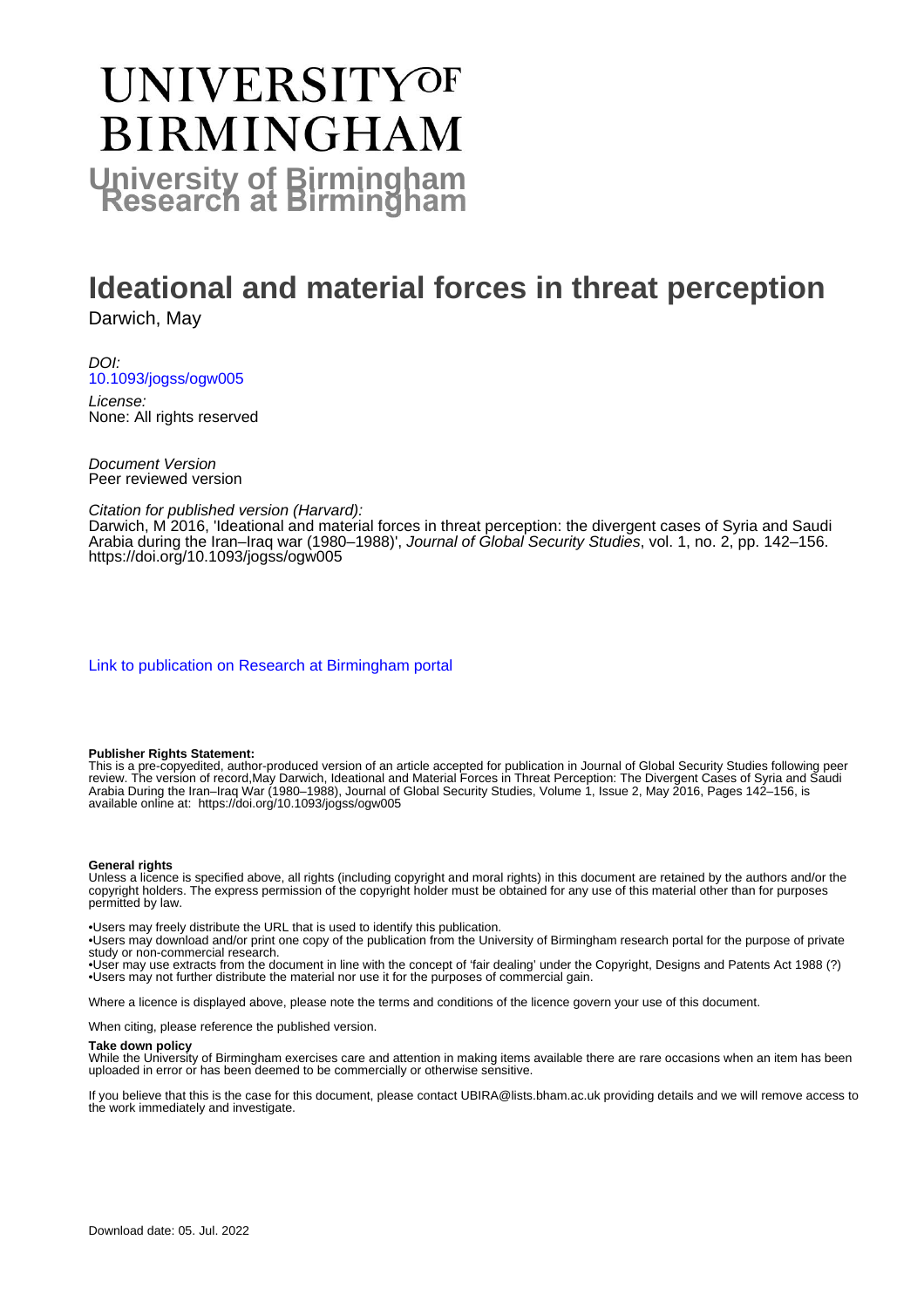#### **Ideational and Material Forces in Threat Perception**

#### **The Divergent Cases of Syria and Saudi Arabia during the Iran‐Iraq War (1980‐1988)**<sup>1</sup>

### **Abstract**

 

How do states perceive threats? Why are material forces sometimes more prominent in shaping threat perception, whereas ideational ones are the motivator in other instances? This article aims to move beyond the task of determining whether material or ideational factors offer a more plausible explanation to specify the conditions under which one of these two factors become salient in regimes' threat perception. Based on 'analytical eclecticism', this article proposes an integrated framework of analysis combining ideational and material forces and delineating the conditions of their interaction. When regime identity is fixed and the material structure provided multiple strategic options to ensure state's physical security, leaders perceive challenges to their identity as more salient. When their identity is fluid providing multiple narratives and the distribution of military capabilities only allows limited strategic options for physical security, leaders perceive threats to their physical security as more prominent. As a result, the regime's identity narrative undergoes reframing to adapt to the constraints of the material structure. To examine the validity of this argument, I analyse the divergent Syrian and Saudi threat perceptions during the Iran-Iraq War (1980-1988).

<sup>&</sup>lt;sup>1</sup> I am grateful to Adham Saouli, Juliet Kaarbo, Lawrence Rubin, Theodore McLauchlin, and David Blagden for their insightful comments on earlier drafts. I also would like to thank three anonymous reviewers and the editors for their invaluable comments. Earlier drafts were presented at the International Studies Association Annual Conference (March 2014) and the Annual Conference of the Project of Middle East Political Science—POMEPS (May 2015).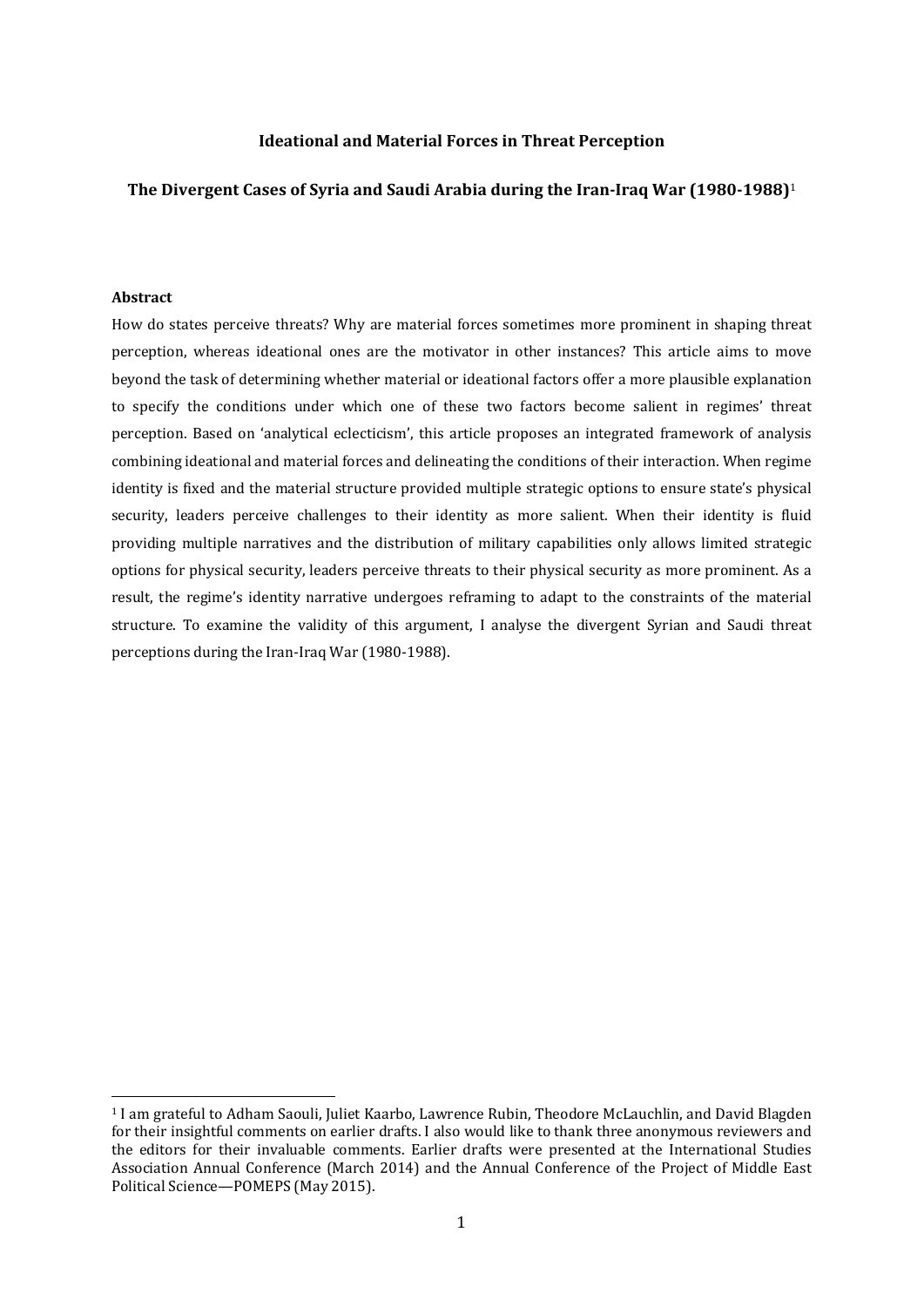#### **INTRODUCTION**

The Iranian revolution (1979) stands as one of the most important events of modern Middle East history; it brought normative and structural changes in the region. Following the revolution, Iran's military capabilities significantly declined whereas Iraq's military power nearly doubled reflecting Saddam Hussein's regional ambitions. Meanwhile, the Islamic revolution attempted to export its message across the region, which constituted an ideational challenge to its neighbours. With the outbreak of the Iran-Iraq war (1980-1988), Arab states made different alliance choices based on divergent perceptions of these ideational and material threats. Whereas Syria perceived Iraq as an emerging military threat and allied with Iran, Saudi Arabia perceived Iran's new identity narrative as more threatening and allied with Iraq. These diametrically opposite decisions are one of the most intriguing puzzles in Middle East politics. Whereas traditional realist explanations can account for Syria's threat perception, they fall short of explaining the Saudi decision. Although both Saudi Arabia and Syria share geographic proximity with Iraq, the Saudis did not perceive Iraq as a threat. Many conventional ideational explanations examine Saudi threat perception through the fear of the diffusion of revolutionary ideas emanating from Iran. This explanation does not, however, explain why Syria-a secular Ba'athist regime oppressing Islamic movements—did not fear Iran's revolutionary narrative. This article examines the following research question: why do states sometimes consider ideational threats as more prominent whereas material considerations seem to dominate their threat perception in other instances?

Although threat perception has been a cornerstone in the study of alliances in the Middle East, the empirical puzzle of Syrian and Saudi threat perceptions unravels some gaps in the existing literature. There is evidence that identity shapes a regime's threat perception in systematic ways, and materialist considerations, such as distribution of military capabilities, are also fundamental. My aim, therefore, is not to show that ideational factors override other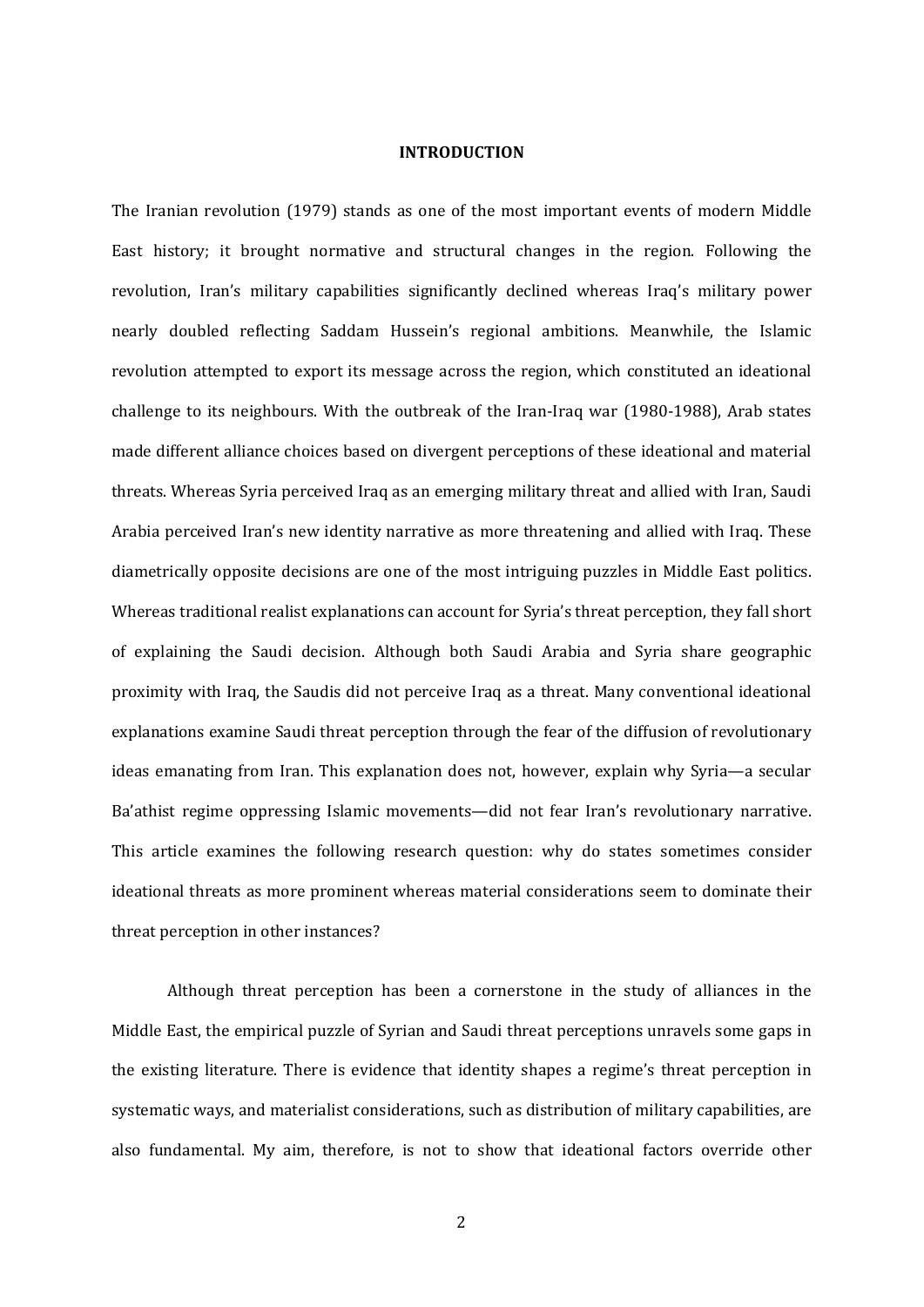material factors or vice versa. Instead, this article examines the conditions under which material forces are prominent in shaping threat perception and those under which ideational forces are more salient.

Based on analytical eclecticism, this article examines the role of ideational and material forces as sources of threat perception. It differs from the previous literature in its characterization of threat. Whereas previous work<sup>2</sup> has dealt with threat perception as a discreet event that precedes alliance decisions, this article shows that it is a process of interaction between states' material capabilities and identity narratives. The heavy focus of international relations scholars on alliance formation as the major defence mechanism following threat perception overlooks this process, especially if an alliance is already in place. It also obscures other types of foreign policy behaviour such as ideational balancing and regime identity reframing (e.g. Rubin, 2014). Therefore, this study looks at threat perception as a process that leads to various foreign policy behaviour, such as identity reframing, resource mobilization, and alliance formation or consolidation. Accordingly, the aim of this article is to examine how ideational and material forces interplay in states' threat perception at the regional level in the Middle East. The endeavour is to examine the specific aspects of threat perception in the historical cases of Syria and Saudi Arabia during the Iran-Iraq War.

I argue that states can fear for their physical security but also for their identity. States can face unfavourable distribution of military capabilities, which can endanger their physical security. Meanwhile states can find their identity challenged by other identity narratives in the region, which can threaten their domestic stability. Sometimes, states can perceive threats to their identity as more prominent whereas material forces dominate their perception in other instances. To explain this variation, this article presents a two-layered framework. I argue that when the distribution of military capabilities presents several strategic policy options ensuring physical security whereas identity is fixed, leaders perceive threats to their identity as more

 $2$  Cf. Goodarzi (2006) and Ryan (2009).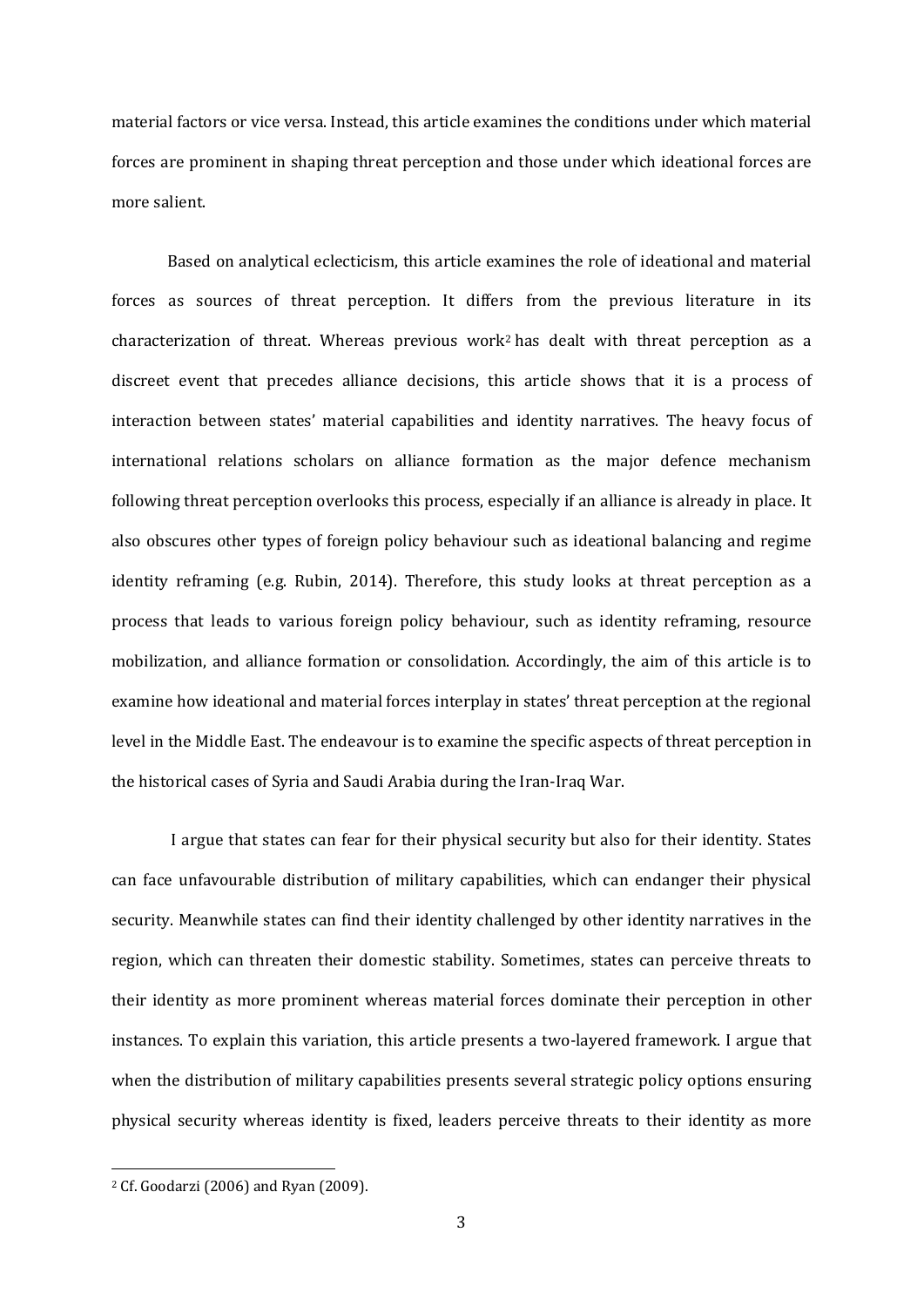salient. Accordingly, regimes aim to reinforce their self-identity and, therefore, frame their preferred course of action in those identity terms. I claim that this was the case of Saudi Arabia during the Iran-Iraq War (1980-1988). Material forces, on the other hand, are likely to dominate threat perception when identities are fluid and several identities co-exist and, in the meantime, the regimes face a distribution of military capabilities with limited policy options ensuring physical security. In this situation, leaders perceive threats to their physical security as more prominent. Henceforth, the regime identity undergoes a process of adaptation to conform to material security needs. More specifically, the material interest is likely to determine which identity narrative is selected. I claim that Syria's case demonstrates this pathway.

The article is structured as follows. I, first, discuss conventional explanations for threat perception in Middle Eastern international relations. Second, I present the conceptual framework clarifying how ideational and material factors can be threatening. I then develop a theoretical argument on the conditions under which ideational or material forces dominate threat perception. Afterwards, the empirical part of the article analyzes the divergent Saudi and Syrian threat perceptions during the Iran Iraq War (1980-1988).

#### **THEORIZING THREAT PERCEPTION**

#### **THE REDUCTIONISM OF NEOREALISM AND CONSTRUCTIVISM**

How do states perceive threats? How do ideational and material forces affect states' perception of threats? Threat perception is often defined as an actor's perception of anticipated harm based on combination of perceived intentions and capabilities (Singer 1958; Knorr 1976; Cohen 1978). The question of how states assess threats is subject to debate between those favouring material factors and those supporting ideational ones. Whereas realism posits that capability is the most important, constructivists emphasize that identities and ideas matter more.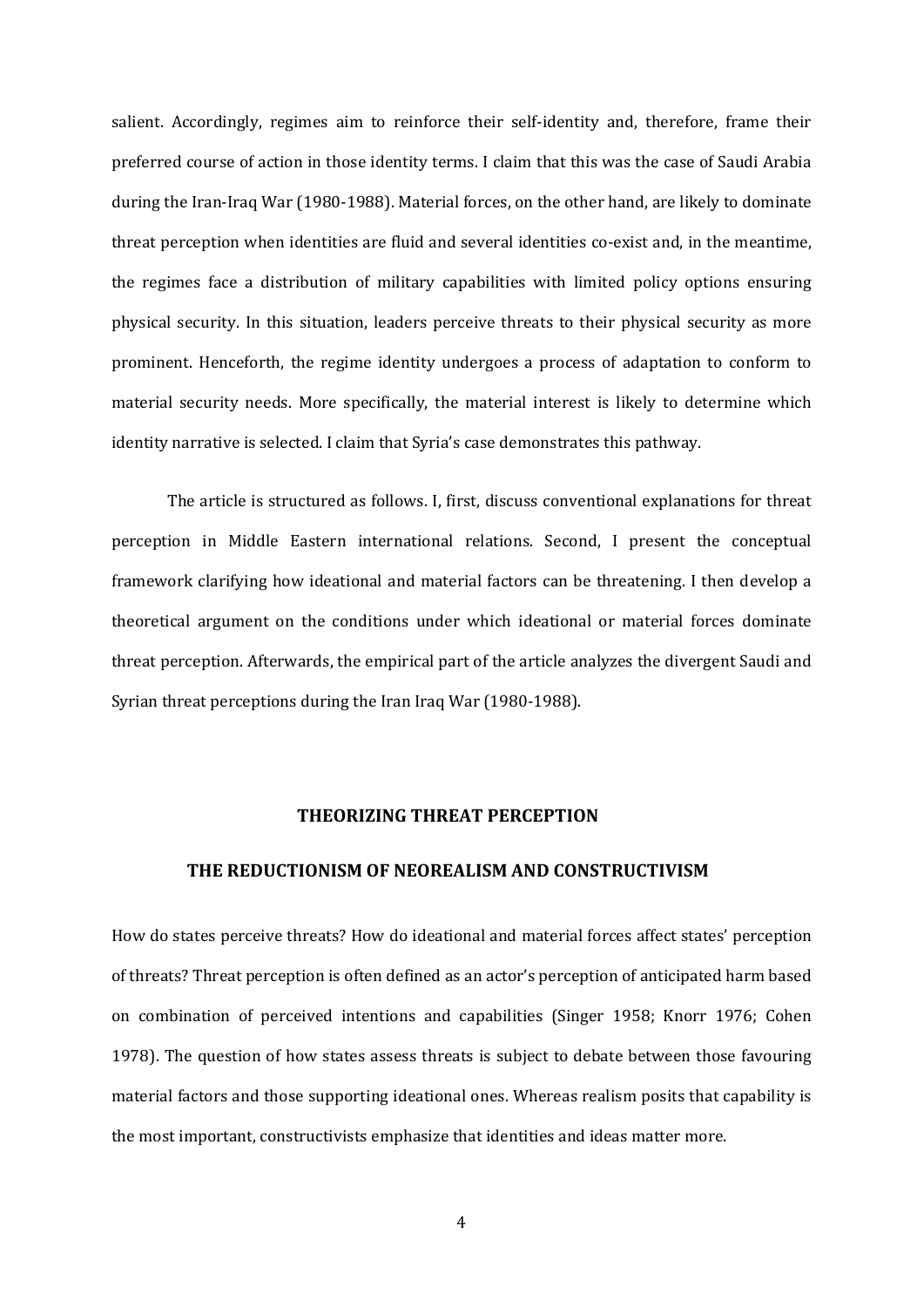According to realism, structural factors—such as shifts in the distribution of military capabilities—create external military threats. For both classical (e.g. Morgenthau 1948) and structural realists (e.g. Waltz 1979), asymmetries of power are the most important source of threat perception. This approach considers ideational factors—state identity, ideology, and intentions—to be secondary or even reductionist. Stephan Walt's *The Origins of Alliance* presents a refinement of neorealism's heavy reliance on material factors. He argues that threat is a function of aggregate power, geographic proximity, offensive capabilities, and aggressive intentions. Although Walt adds 'aggressive intentions' as a source of threats, this ideational perspective remained untheorized. As Goldgeier (1997, 141) points out, Walt 'argues for the importance of perceptions, beliefs, motivation, and bias while leaving the origins of these factors to case-by-case empirical study rather than systematic theoretical investigation'.

The constructivist approach in IR examines the phenomenon of threat perception differently.<sup>3</sup> Threats are not objective, materially based facts; threats are social constructions. Identities and ideas play a crucial role in creating social facts; identities and material interests are co-constituted. For example, Barnett (1996, 1998) argues that identity provides a 'better' conceptual lens to threat perception than material factors. By examining Arab politics in the 1950s and 1960s, Barnett argues that Arab regimes are threatened when a competing transnational narrative of pan-Arabism challenges their legitimacy and sovereignty. For Barnett, identities and norms are in constant change through interaction with others, which led to the demise of pan-Arabism. In the same vein, Owen  $(2010)$  argues that competing ideologies at the international level can threaten states, as it challenges their stability and legitimacy. Similarly, Gause (2003) offers an important corrective attempt of both neorealist and constructivist accounts of threat perception. He shows that regimes balance against the greatest ideological threat. Rubin (2014) argues that symbolic ideas can be threatening as they can cause domestic instability and endanger regimes' security.

<sup>&</sup>lt;sup>3</sup> Constructivism, here, refers to 'thin' constructivism in IR, according to which social reality exists out there and can be accessed through empirical research (Wendt 1999).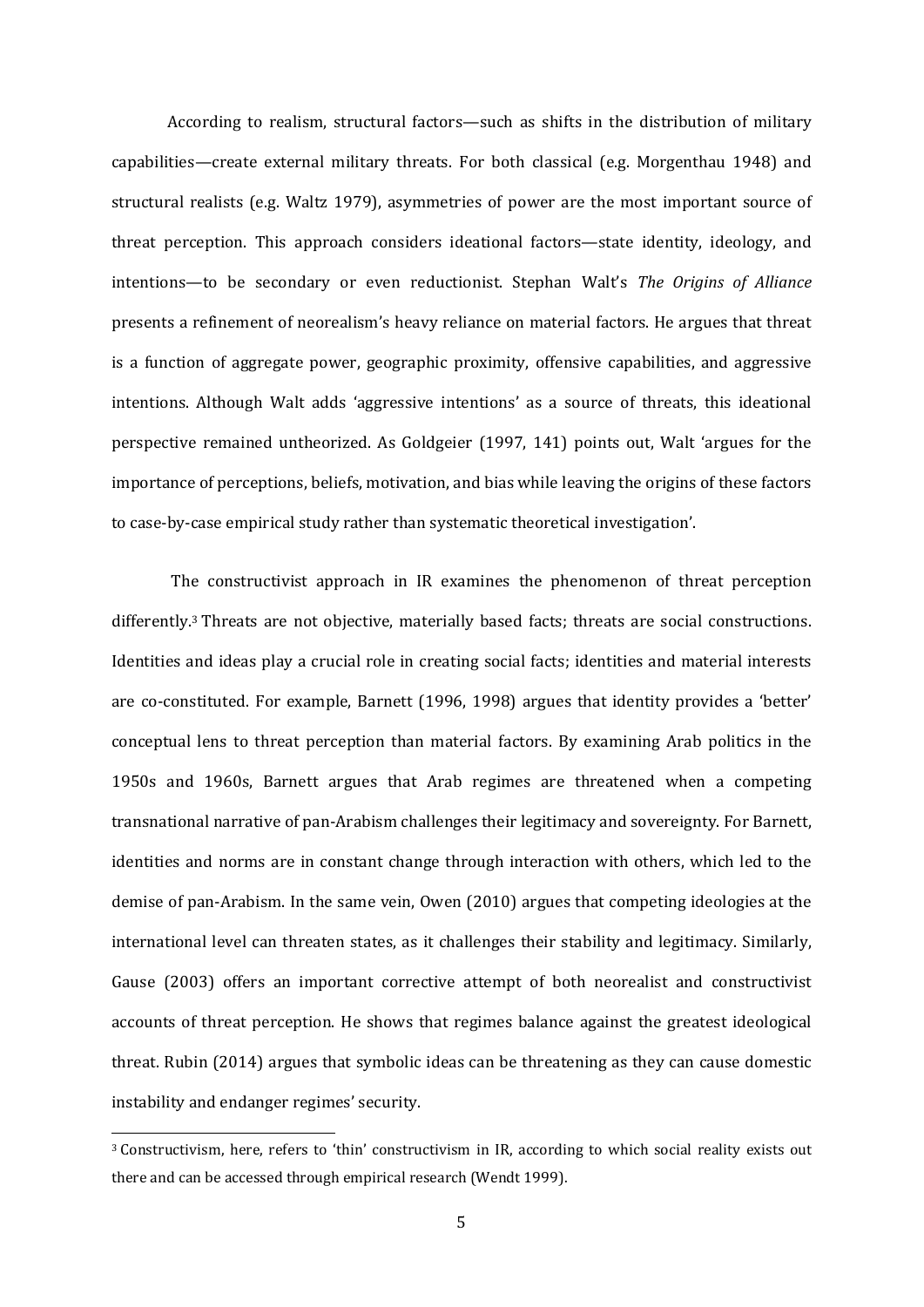As neorealism treats ideational factors as epiphenomenon, constructivism considers material forces to be secondary (Hinnebusch 2003, 362). By treating material forces as dependent on ideational factors, constructivism could not account for cases where threat perceptions were driven by material forces. As Barnett shows that Arab leaders violated 'the norms of Arabism' on many occasions. By considering material forces to be secondary, Barnett could not uncover when leaders choose to violate their identity narrative. Relevant to the case studies of this article, constructivism accounts for Saudi perception of Iran as an ideational threat. The Islamic revolution presented a competing narrative of pan-Islamism that undermined the Kingdom's identity narrative. Although the Islamic revolution constituted a similar challenge to Syria, the same argument fails to account for al-Assad's decision to ally with Iran. In short, some ideas and identities seem to threaten some states but not others.

The Syrian decision to ally with Iran challenges ideational explanations. As Gause (2003, 298) notes, 'The [Ba'athist] regime in Damascus and the Islamic revolutionaries in Teheran had very little in common. [Ayatollah Khomeini] excoriated secular and nationalist regimes that suppressed local Islamic movements; the [Assad] regime was a prototype of such a regime'. In an attempt to solve this anomaly, Haas (2012, xv) argues that threat perception is a function of what he calls 'ideological distance'—that is 'the degree of ideological differences dividing states' leaders'. He claims that the more ideologically different, the more states become threatening. Although he acknowledges the ideological schism between Syria and Iran, he argues that ideological multipolarity can temper the effect of ideological differences. Accordingly, a common ideological enemy-Zionism-created incentives for cooperation between these two states. This argument fails, however, to account for the animosity between the two Ba'athist regimes despite their ideological similarity and the presence of common ideological enemies, namely Zionism and the Islamic revolution. In sum, the existing literature remains either focused on ideational or material factors and, therefore, fails to specify the conditions under which ideational or material factors predominate in regimes' threat perception.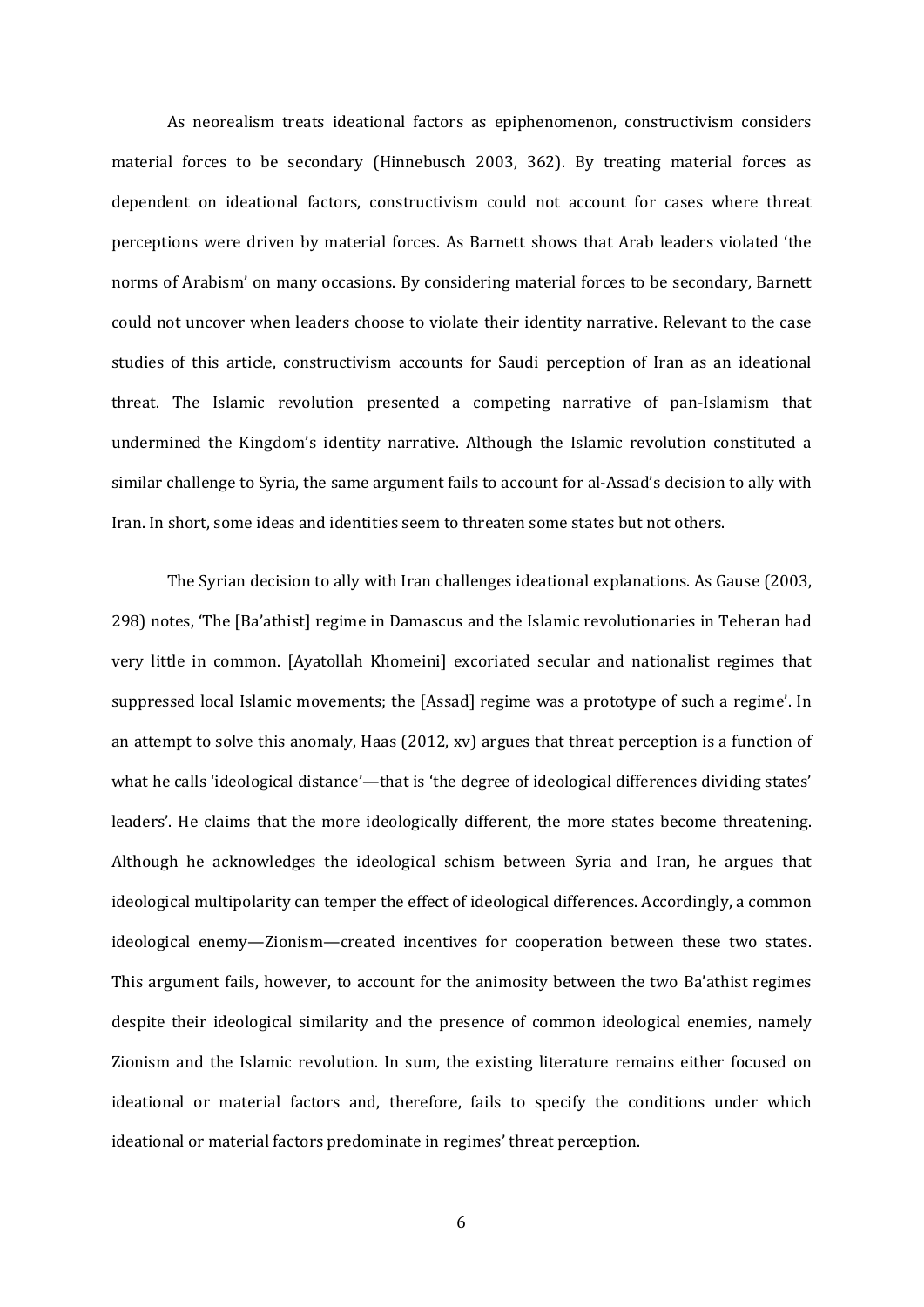#### **COMBINING IDEATIONAL AND MATERIAL FORCES**

## **AN INTEGRATED FRAMEWORK OF ANALYSIS**

The following conceptual framework examines three theoretical issues. I, first, present 'analytical eclecticism' as the overarching approach of this study. I, then, present a rigorous definition of material and ideational forces as well as their respective effect on threat perception. Afterwards, I present the conditions under which ideational or material forces dominate threat perception.

Before proceeding to the main argument of this study, I need to answer an important question: who perceives and assesses the threat? This study focuses on threats perceived by regimes in the Middle East. The literature on democratic transition has made the distinction between state and regime. A regime can be defined as 'the formal and informal organization of the centre of political power, and its relations with the broader society. A regime determines who has access to political power, and how those who in power deal with who are not' (Fishman 1990, 428). The state, however, is the most permanent structure of political domination, including coercive capacities and abilities to control society. Although the distinction has been useful in examining cases in southern Europe and Latin American, the cases of the Middle East present a challenge to this distinction. The history of state formation in the Middle East is inextricably intertwined with regime power (Ayubi 1996; R. Owen 2004). As Longva (2000, 193) puts it, a Saudi notion of belonging 'to a land or an "imagined community" is unthinkable because the country itself is appropriated to the ruling family whose name it bears'. In other words, state apparatuses in the Middle East have been co-opted, penetrated, and captured by authoritarian regimes (Anderson 1987, 7). Therefore, I provisionally use 'state' and 'regime' in the Middle East interchangeably to signify the threat perception of the elite in power, which becomes diffused and transmitted to states' apparatuses.

#### **1.Analytical Eclecticism**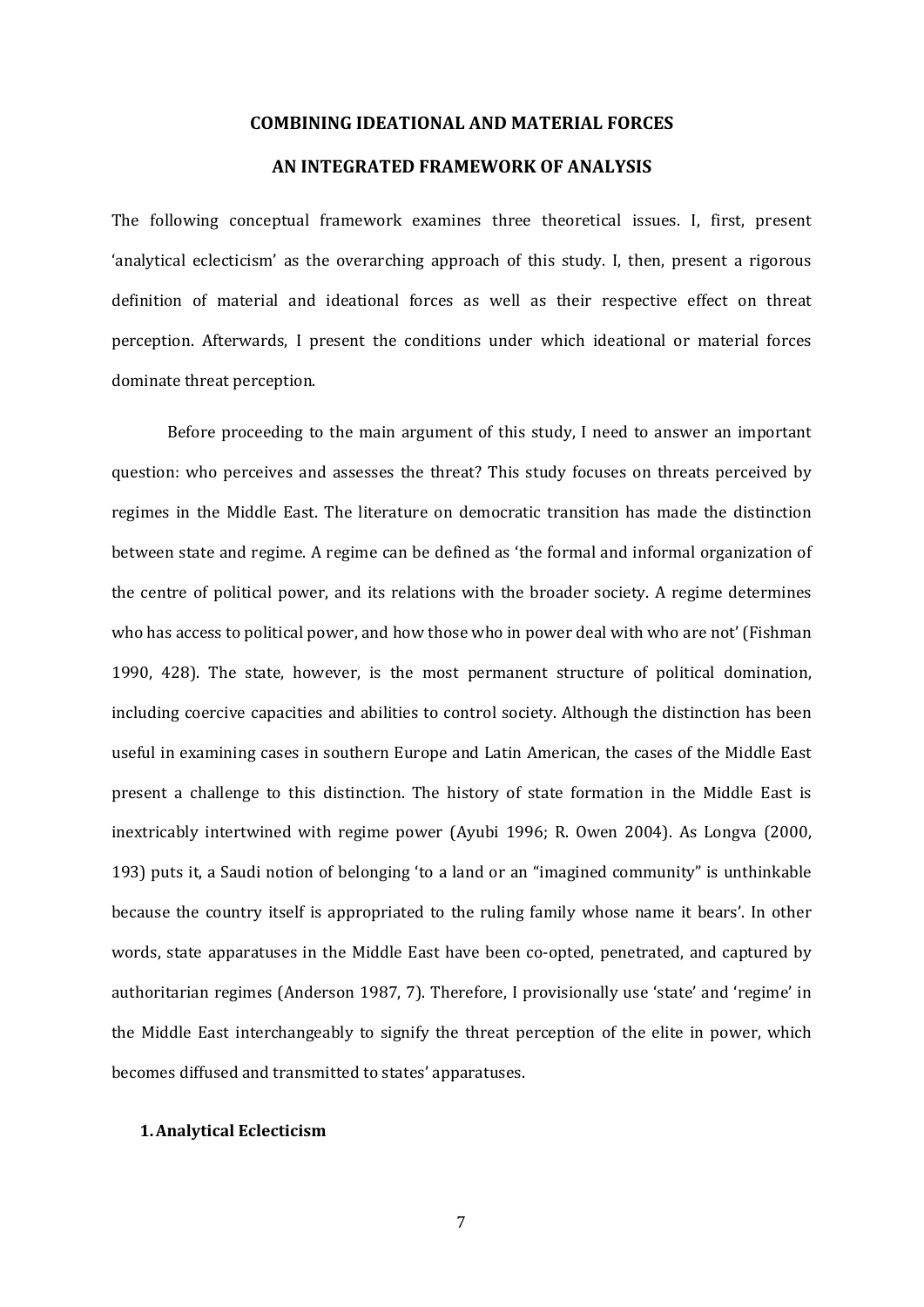The puzzle of how threat is perceived cannot be solved with either material or ideational explanations, nor can it be addressed from within either domestic or regional contexts. Inspired by Katzenstein and Sil (2010, 10), this article advocates 'analytical eclecticism', which is defined as 'any approach that seeks to extricate, translate, and selectively integrate analytic elements concepts, logics, mechanisms, and interpretations—of theories or narratives that have been developed within separate paradigms but that address related aspects of substantive problems that have both scholarly and practical significance'.

Based on analytical eclecticism, some IR scholars have combined ideational and material forces in their study of international and regional structures. Barkin (2010) claims that constructivist research is compatible with realist worldview, and both should not be considered as mutually exclusive. Based on his concept of 'realist constructivism', constructivism is a methodological approach illuminating the uses of power and the normative aspects of power. Similarly, Sørensen (2008) presents an understanding of the international structure and the modern state-system based on combining elements from neorealism and constructivism. While Wendt  $(1999, 110-111)$  increasingly emphasizes the importance of ideas, he endorses a 'rump materialism' according to which material factors—such as material power distribution, geography, and technological capabilities—influence international structures. Most of these works have embraced a structural perspective, and the interplay of ideational and material forces at the 'unit' (i.e. agent) remains overlooked.<sup>4</sup> Against this backdrop, this article examines how ideational and material forces at international and domestic levels drive actors' threat perceptions and foreign policy choices.

In this article, I develop a two-layered framework of analysis where both elements operate following separate dynamics. I start from the assumption that states pursue both identity and physical security. Regimes hold identity narratives relating to their ideology, state history, and culture, but they also hold a quest for survival at the regional level (physical

<sup>&</sup>lt;sup>4</sup> With the exception of few studies, cf. Risse et al. (1999) and Nau (2002).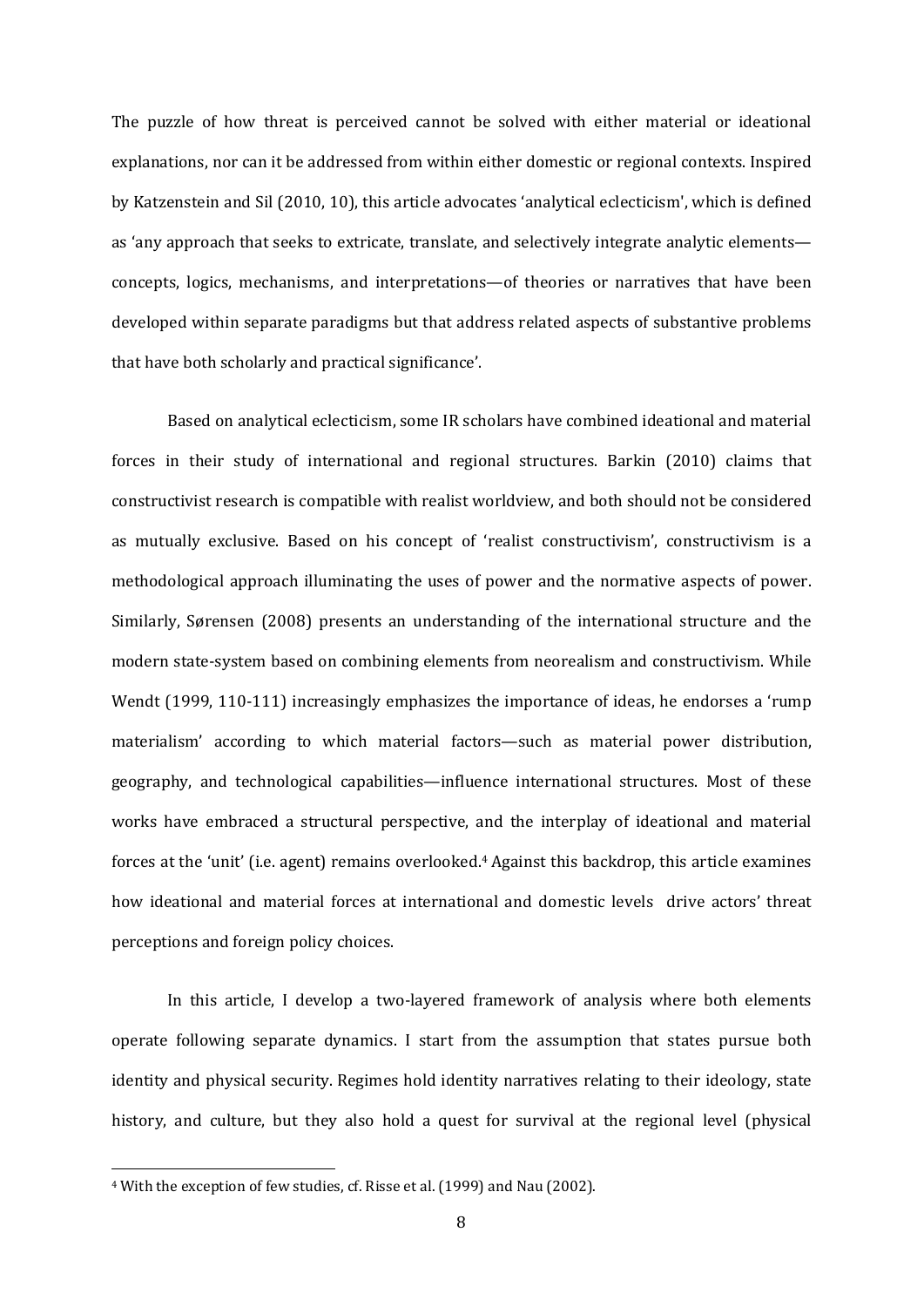security). Although ideational and material forces have separate dynamics, I argue that both interact, and the arrows of interaction run both ways. Under certain conditions, identities can shape how regimes perceive material forces. Under other conditions, a change in the material factors in the structure can lead over time to changes in the regime identity. Whereas constructivists consider identities and interests to be co-constituted. I treat identity as a factor that is analytically distinct from material factors (Kowert and Legro 1996). Both ideational and material forces have separate dynamics (Kitchen 2010). Yet, they are interacting. In some cases, states may uphold particular identity narratives because it is in their material interest to do so. States can also maintain identities that contradict their material interests, and it is for this reason that identities and material interests should remain conceptually and analytically distinct. As Hinnebusch (2003, 362) explains, 'state interests and identity, are autonomous of each other, but stability depends on a correspondence between them... [T]hey can be in conflict, but where this is so, in time either norms and identity will likely stimulate revolts against material power structures perceived to be illegitimate or they will be altered to conform to material interests and constraints'.

#### **2.Ideational and Material Forces and How They Affect Threat Perception**

A good starting point is to define 'ideational' and 'material' forces, as both terms inevitably evoke a wide range of images. 'Material' factors are those related to 'the capabilities or resources mainly military, with which states influence one another' (Wivel 2005, 368). In this article, I focus on 'distribution of military capabilities' as the primary material factor influencing threat perception. This term refers to the real distribution of capabilities, to which states adjust or fail to adapt. Although fundamental to generating fears and threats, the distribution of material capabilities alone is insufficient to measure material power. For this reason, I draw a connection between a state's military power and its capabilities based on the logic of the offence–defence balance, which is defined as 'a state's ability to perform the military missions that are required to successfully attack, deter, or defend' (Glaser and Kaufmann 1998, 48). From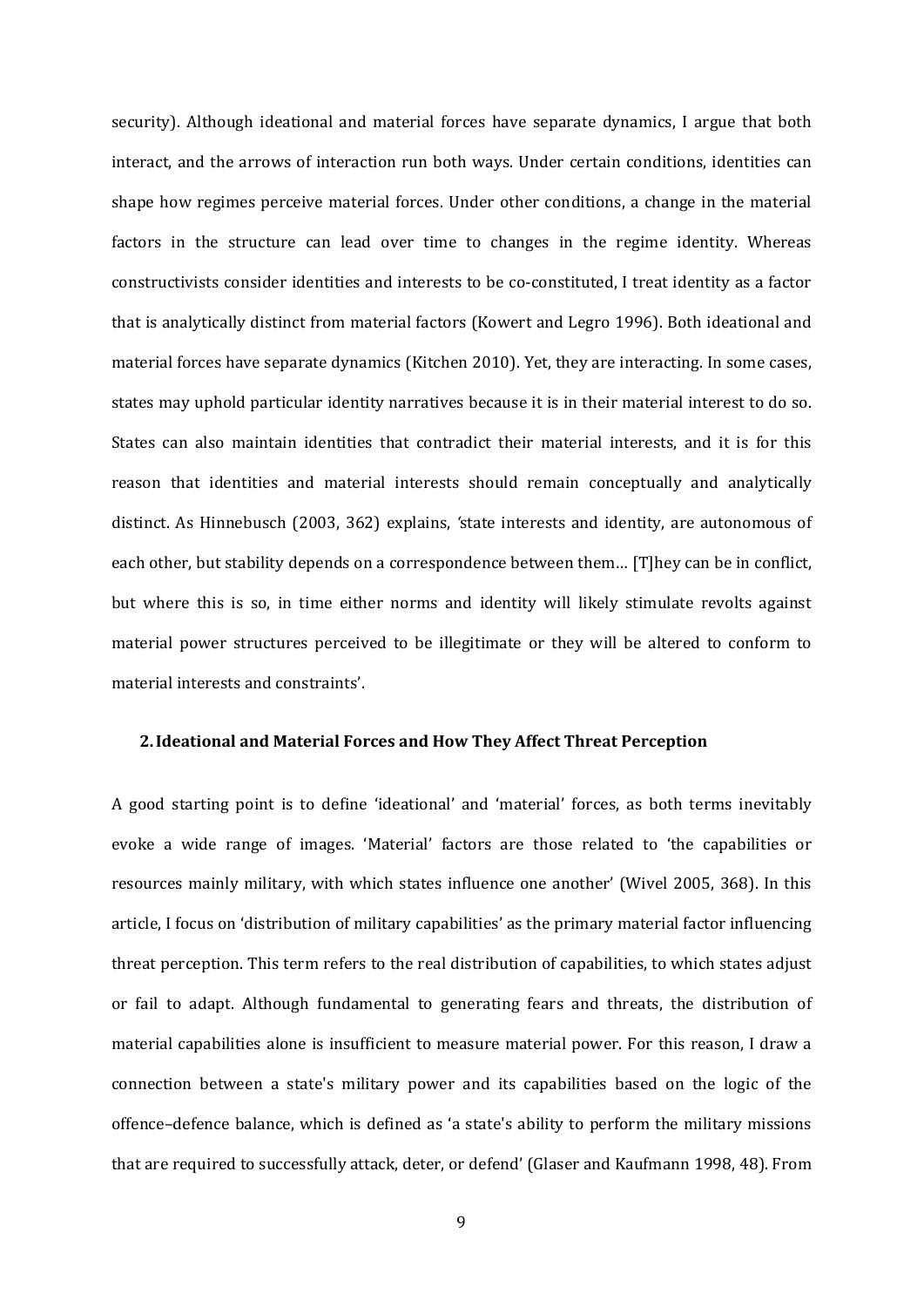this perspective, something is perceived as a material threat when it comes from a state that not only possesses military power, measured in terms of relative distribution, but that also has the capability to project it. Scholars of political psychology pay careful attention to the variance between what leaders perceive and what the evidence of military capabilities suggest (Jervis 1976; Stein 1988). They have even highlighted the difficulty of how objective and subjective factors can influence the perception of the balance of power (Wohlforth 1993). From this perspective, the distribution of military capabilities and the offence-defence balance are indicators of this objective aspect.

The subjective dimension is inextricably related to ideational factors. These are more problematic in their definition than material ones. Ideational factors include diverse elements such as culture, norms, values, beliefs, identity, and ideology. My focus here is on 'identity'. Drawing on Jepperson et al. (1996, 59), identity refers to 'the image of individuality and distinctiveness (selfhood) held and projected by an actor'. Accordingly, state identity is the result of two primary paths: current interactions between states and the characteristics that shape states' perception of the Self. Barnett  $(1999, 9)$  defines identity as 'the understanding of oneself in relationship to others'. This relational perspective holds that a state's identity acquires meaning via its distinctiveness from others.

Identity is also about how a state perceives itself. State identity is, according to Wendt (1999, 224), 'rooted in the actor's self-understanding'. States might base their actions on religion, as in Saudi Arabia or Iran, or on ideology, like in the pan-Arab regimes in Syria or Egypt under Nasser. This self-perception mostly relies on domestic sources, and it is corroborated by the common belief that makes domestic groups aggregate their views around a particular institution. The domestic sphere is a pool that provides policy-makers with a 'menu of identities'. Accordingly, the relational and domestic dimensions of state identity are not separable; rather, they interact with and shape one another. As the analysis focuses on regimes, the conception of 'regime identity' used here is different from 'national identity', where nation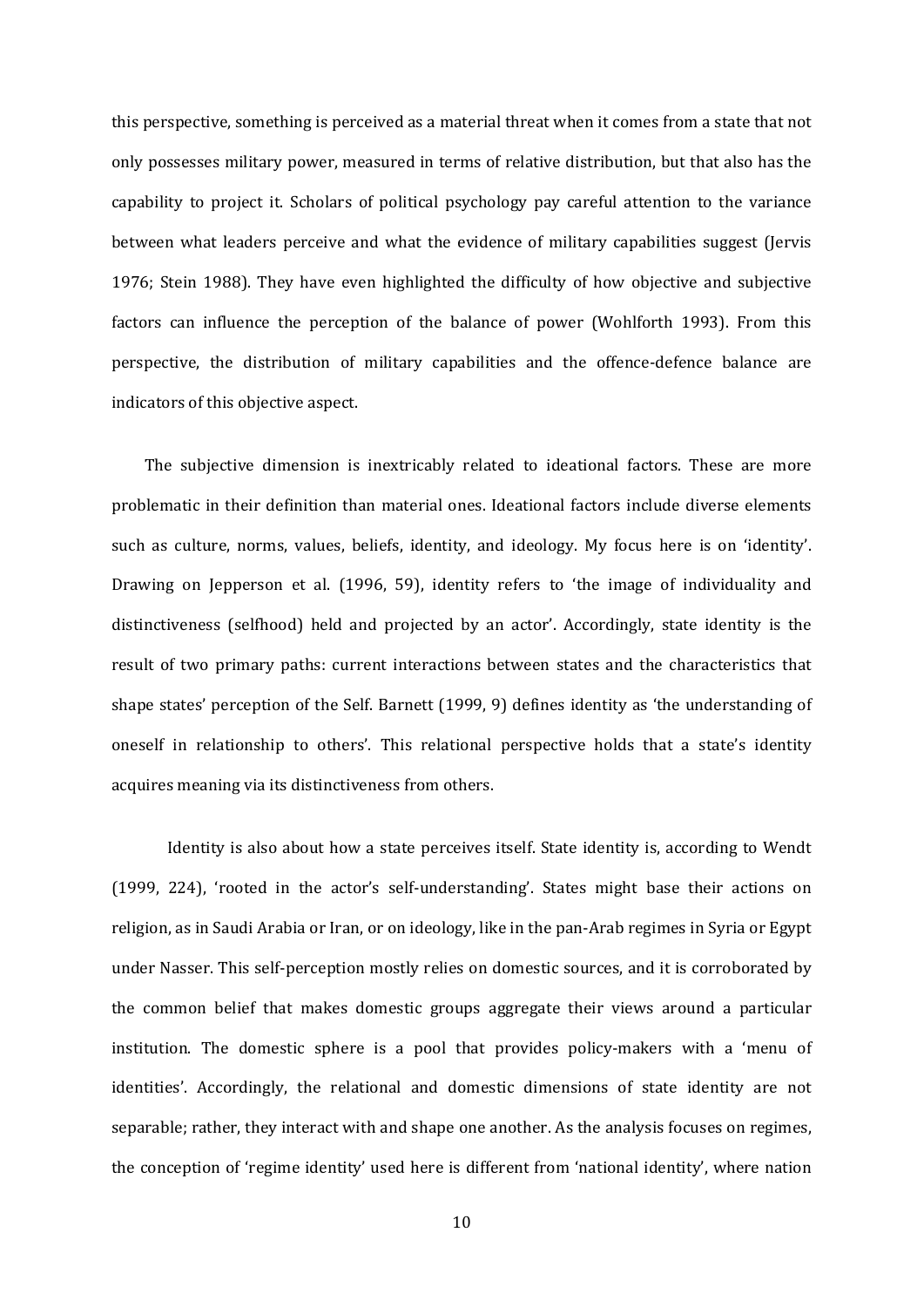and state overlap. For the purpose of this study, I define 'regime identity' as the identity espoused by the dominant elite in power. This regime identity does not necessarily reflect the identity of a particular group in the society, but the ruling elite provides a narrative about the state and its distinctiveness vis-à-vis other states in the international system.

To examine how identity shapes threat perception, I build on the assumption that states want to affirm their self-identity and pursue foreign policies that highlight their distinctiveness from others. The ideational threat is the danger that a particular set of ideas held and projected by the Other can challenge the state's identity narrative at the external and/or domestic levels. These ideational challenges can be as important as physical threats. Because the domestic and external spheres are interconnected, such challenges can pose an existential threat to the state, jeopardizing its narrative about the Self vis-à-vis the Other. If statesmen fail to maintain a consistent narrative about the state's identity and its *raison d'être*, domestic rifts can ensue. From this perspective, regime identity is threatened when the narrative about the state and its distinctiveness is challenged. This challenge can lead to identity insecurity, what some scholars termed as 'ontological insecurity' (Steele 2005; Mitzen 2006). Mitzen (2006, 344) defines ontological security as 'security not of the body but of the self, the subjective sense of who one is, which enables and motivates action and choice' Accordingly, an ontological insecurity can lead the weakening of the regime narrative at the domestic levels. If the regime is unable to formulate a narrative of state's raison d'être, societal groups might be easily mobilized against the regime. The resulting sense of insecurity usually leads to policies that affirm and reinforce the state's self-assigned identity, or in other words, its ontological security.

Regime identity provides leaders with opportunities and constraints, which influences their perception of threat. Students of nationalism and identity politics have observed that states can hold multiples identities (Young 1979; Laitin 1986; Horowitz 1995). This fluidity of identity provides leaders with the opportunity to 'activate' and 'deactivate' their identity narratives during certain social situations (Telhami and Barnett 2002, 13–15). For example,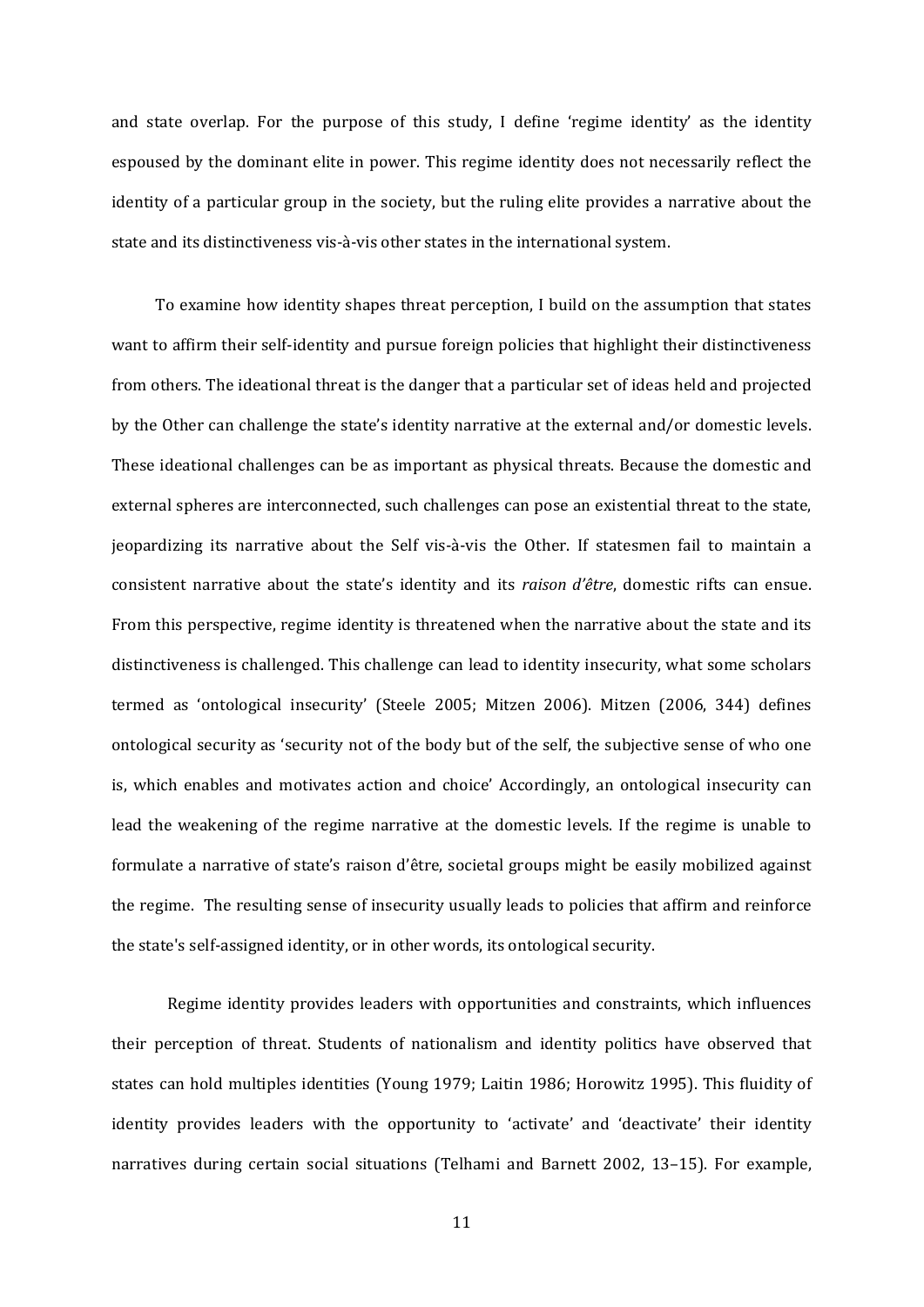Sadowski (2002, 13–138) narrates how a Syrian officer can define himself in multiple ways: Arab, Ba'thi, Sunni/non-Sunni, member of a particular sect, and/or member of a tribe or family. Karwan (2002, 156) argues that Egyptian foreign policy invoked various identities over time: Arab, Islamic, Middle Eastern, African, and Mediterranean. This highlights the intrinsic character of identity that is fluid. Identity scholars in social psychology invariably emphasize the existence of multiple concepts of identity within an actor (Parsons 1968, 14-15; Turner 1968, 100-102). In other words, a particular context renders one particular identity more significant than other identities that simultaneously exist within a single actor. If regime's self identity is threatened upon the emergence of a competing narrative at the structural level, leaders can reframe and invoke other images of their identities to preserve their stability and legitimacy. Nevertheless, identity can be also a constraint on state behaviour when it is fixed and incapable of being melded. Saudi Arabia presents an example of this constraint, the Saudi state identity became inextricably related to Wahhabi interpretation of Islam (Nevo 1998). In this case, identity threats become acute. As Abdelal et al. (2006) note, measuring the fluidity of identity remains a challenging task, and it remains an empirical question. Therefore, I rely on discourse analysis, looking at speeches and statement, focusing on the language that leaders use to describe their identity narrative. For the purpose of this study, I consider an identity to be fixed if a single identity is dominant and leaders cannot invoke other narratives. An identity is fluid is when states have several identities and leaders have the ability to activate and deactivate these narratives. 

#### **3.Ideational and Material Forces: When Do They Matter?**

States operate in a structure and face ideational as well as material constraints and opportunities, which contribute to their assessment of threats. The task ahead is, therefore, to specify the conditions under which identities shapes material considerations in threat perception and vice versa. When states are faced with ideational and material threats, we can discern between four possibilities.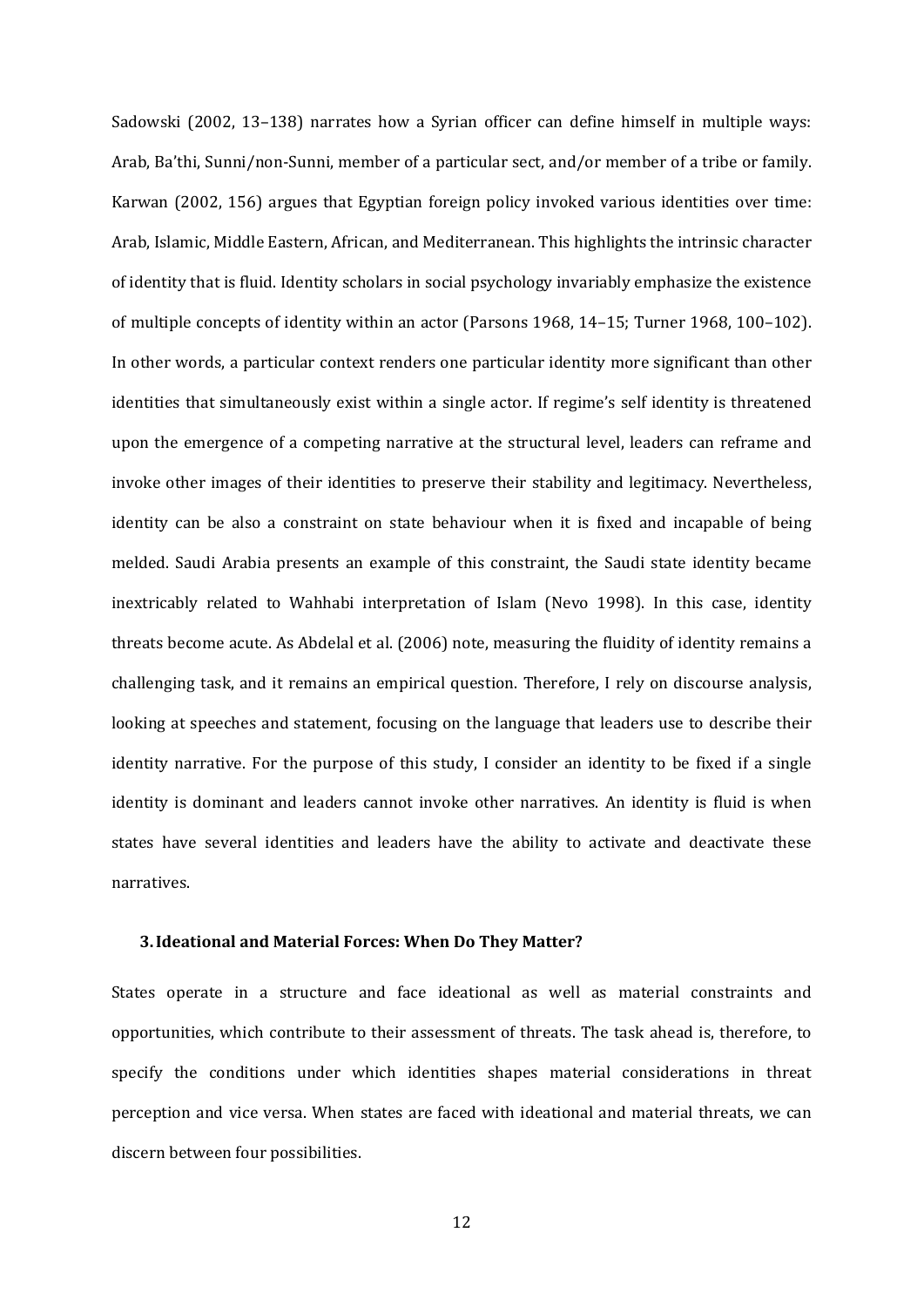The first possibility is when state identity is fixed, and meanwhile the distribution of military capabilities comes with limited policy options to ensure state's physical security. In this situation, state's security is endangered, and state identity is a constraining factor. If identity narrative converges with strategic policy ensuring physical security, then leaders would prioritize one or the other. Then the interplay between identity and material interest can go either way  $(\leftrightarrow)$ . In this situation, it is hard to expect how states will perceive threats. The second possibility is a situation where state identity is fixed and the distribution of military capabilities presents multiple policy options, which leads to debates among the ruling elite. In this situation, regime will perceive threats to their identity as more eminent. Regimes will, therefore, attempt to reinforce their identity narrative. Under these circumstances, the perception of material power distribution is shaped and guided by the dictates of the identity. Moreover, regimes are likely to frame their preferred course of action in terms of identity.

The third situation is when regimes have multiple identity narratives, whereas the power distribution comes with limited policy choices ensuring the state's physical security. In this situation, states perceive threats to their physical security as more eminent. In this case, the material interest is likely to determine which identity is selected and carries the day within the regime narrative. Regime identity, henceforth, undergoes reframing and adjustment to accommodate these material constraints. The fourth situation is when the distribution of military capabilities provides the state with multiple policy choices in its pursuit of physical security, and the regime also holds multiple identities. This situation provides elites with freedom of manoeuvre in pursuing physical and identity security. It is, however, difficult to predetermine which factor identity narrative will connect with a particular policy option and which connection will prevail  $(\leftrightarrow)$ . The empirical cases examined in this article apply to the second and third situations. The first and fourth situations provides intriguing areas for future research.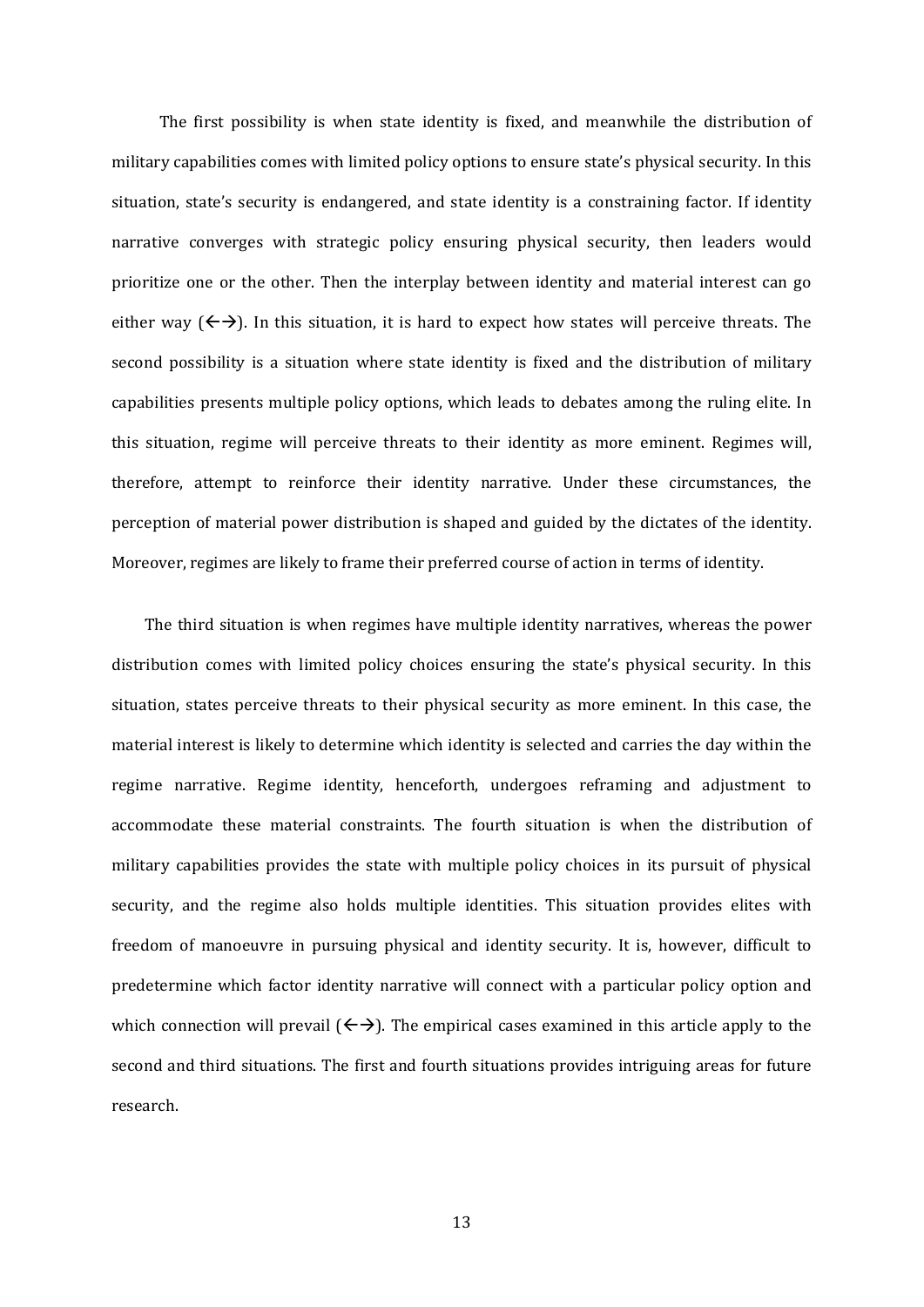| <b>Physical Security</b>             | <b>Regime Identity</b>                                               |                                                               |
|--------------------------------------|----------------------------------------------------------------------|---------------------------------------------------------------|
|                                      | <b>Fixed Identity</b><br>(single identity)                           | <b>Fluid Identity</b><br>(multiple identities)                |
| Limited strategic<br>policy choices  | Identity $\leftrightarrow$ material forces                           | Material forces $\rightarrow$ Identity<br>(the case of Syria) |
| Multiple strategic<br>policy choices | Identity $\rightarrow$ material forces<br>(the case of Saudi Arabia) | Identity $\leftrightarrow$ material forces                    |

Figure (1): Ideational and Material Forces in Threat Perception

This conceptual framework is deployed to examine the divergent Saudi and Syrian threat perceptions during the Iran-Iraq War (1980–1988). Although both Syria and Saudi Arabia share gegraphic proximity with Iraq and were both threatened by the message of the Islamic revolution, Saudi Arabia perceived the ideational threat of the Islamic revolution as prominent, whereas Syria considered Iraq's military threat as more salient. Through a 'structured, focused comparison', <sup>5</sup> these case studies are examined as a 'plausibility probe' for the above theoretical framework. Plausibility probe cases are used as a preliminary stage of inquiry to examine the potential validity of a theoretical argument prior to testing. As Eckstein (1991, 148) states, 'a plausibility probe into theory may simply attempt to establish that a theoretical construct is worth considering at all.'

In the remainder of this article, I examine why Saudi Arabia and Syria diverged in their threat perception, despite their shared vulnerability toward the message of the Islamic <sup>5</sup> The method of 'structured, focused comparison' is 'structured' because the research examines each case by 'asking a set of standardized, general questions (...) these questions [are] carefully developed to reflect the research objective and theoretical focus of inquiry'. It is 'focused' because it 'deals only with specific aspects of the historical cases examined' (George and Bennett 2005, 67-69).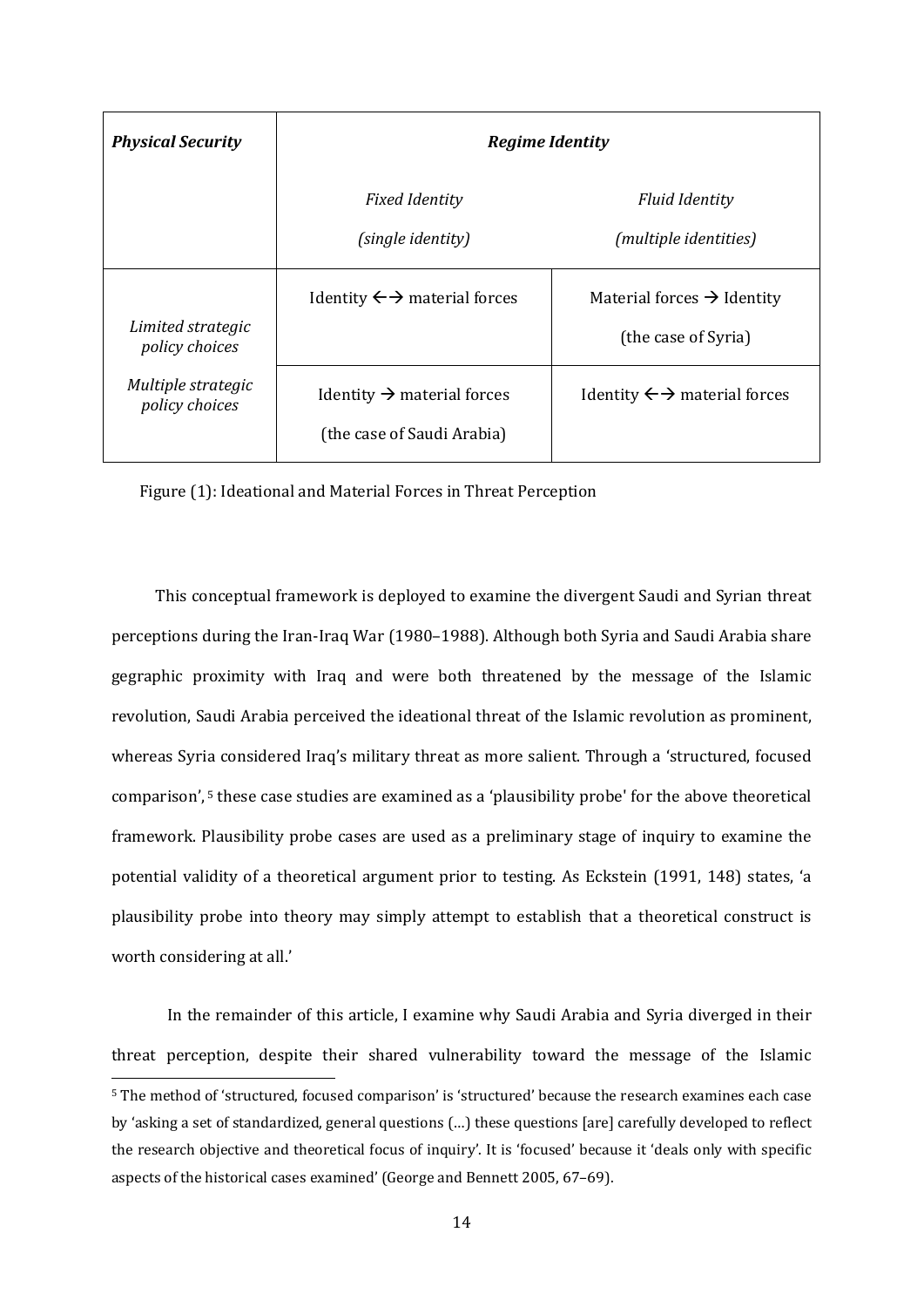revolution and their geographic proximity to Iraq. The Saudi case illustrates a situation where the state identity is fixed while the distribution of military capabilities presented the leadership with multiple otpions. In this case, the leaders perceived the ideational challenge to be more salient. Under these conditions, identity delineated the realm of choices that the political elite regarded as being in their regime's material interest. The Syrian case illustrates a situation, where the regime identity included multiple narratives, and the distribution of military capabilities imposed threats emerging from the military capabilities of Iraq and Israel. These material constraints left the Syrian regimes with limited policy options to ensure its physical security. Rather than shaping the perception of material power, the regime's identity was subject to reinterpretation to accommodate the material constraints.

#### **SAUDI ARABIA**

#### **MULTIPLE STRATEGIC OPTIONS AND FIXED IDENTITY**

It may make sense to expect that states will rely on simplified rules of thumb, such as ignoring identity, especially when the regime's material security is endangered. However, this was not the case for Saudi Arabia during the Iran–Iraq War, when it supported an aspiring Iraq against a militarily weakened Iran. The external shock of the Islamic revolution and the subsequent change in the balance of power in favour of Iraq provided the Kingdom with multiple strategic options. Meanwhile, the Saudi regime's identity, which was fixed, played the dominant role in the regime's threat perception. As Saudi Arabia sought to distinguish its state identity from the Iranian pan-Islamic plea, the traditional component of this identity—Wahhabism—provided guidance and operated as a channel through which the elite perceived the balance of power. The Saudi case illustrates the second situation in the theoretical framework, according to which identity is fixed and the distribution of military capabilities offered the ruling elite multiple policy options to ensure the Kingdom's physical security. Therefore, the elite perceived threats to identity as more eminent, which shaped their perception of the balance of power. To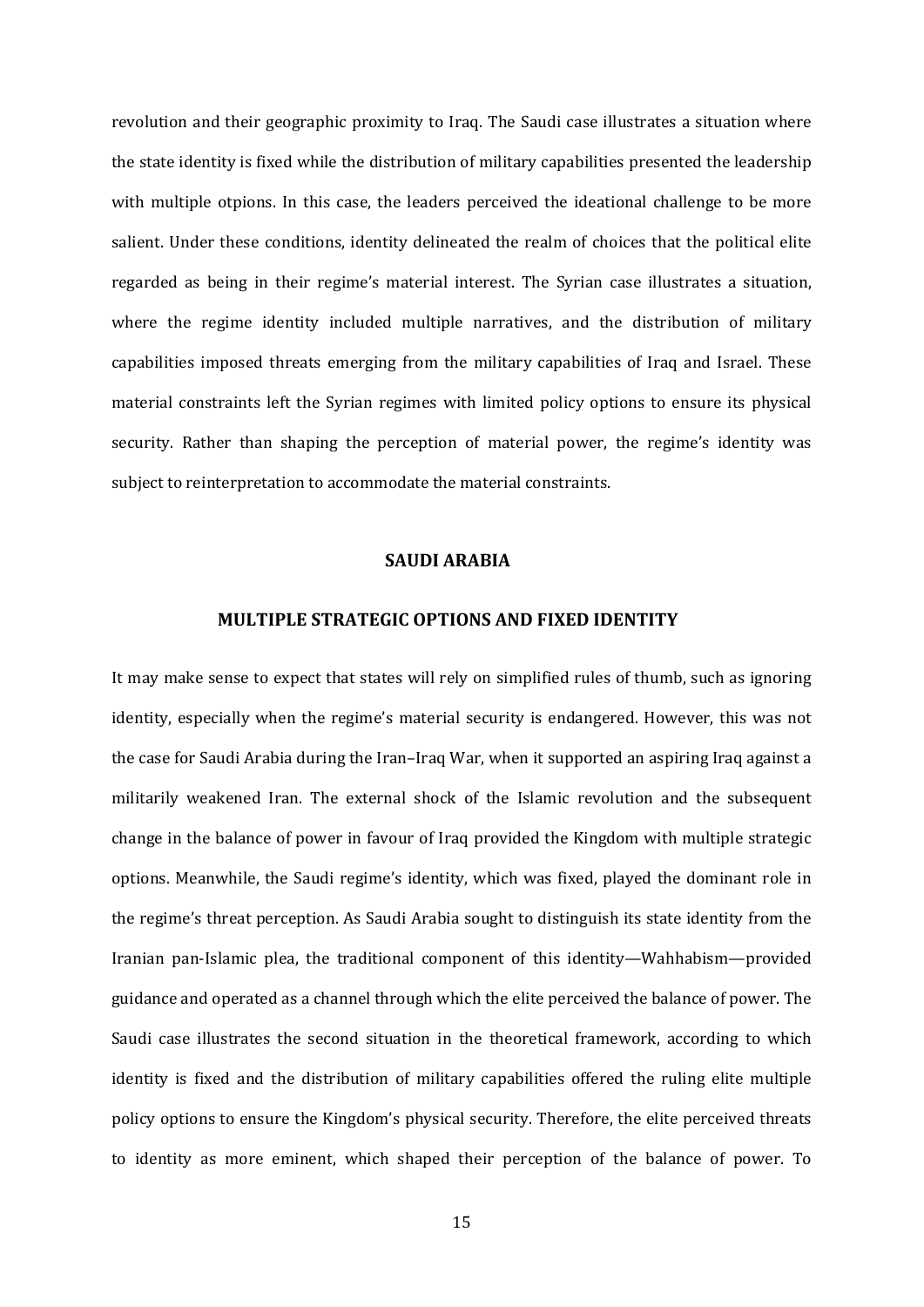illustrate this argument, this section is divided into two parts. First, I present the strategic conditions facing the Kingdom as a result of the Islamic revolution. Second, I explore how identity risks emerged and framed Saudi threat perception.

#### **1.The Strategic Balance of Power: 'A Structure without an Instruction Sheet'**<sup>6</sup>

Although the Saudi support for Iraq seemed assertive at the outbreak of the Iran–Iraq War, the decision to provide this support was preceded by a long period of debate among the ruling elite, from roughly January 1979 to September 1980. Before 1979, Saudi Arabia was successful in pursuing separate and incompatible strategies in different areas: the Gulf, the Arab–Israeli conflict, and the partnership with the United States. In 1979, the political-military environment altered and the Kingdom seemed to be facing challenges to its ideational and material security. The royal elite was, therefore, compelled to make new strategic choices to face these critical changes. 

In the Gulf throughout the 1970s, Saudi Arabia was successful in maintaining an equilibrium that allowed it significant room to manoeuvre in the region by playing off Iraq against Iran, and vice versa (Safran 1988, chap 10). The Islamic revolution marked a change in the balance of power to what can be described as parity between Iran and Iraq. Ayatollah Khomeini's first act after seizing power in February 1979 was to deliberately destroy the Shah's well-trained professional military, regarded as disloyal to the Islamic regime. Approximately 5,000 of the most experienced officers, mostly trained in the United States or Israel, were executed; thousands more were imprisoned or exiled (Segal 1988, 952–3). By some estimates, 30 to 59 per cent of the highest-ranking officers, mainly majors and colonels, were killed. Iran's army in 1980 was about half of what it had been in 1979 (down from approximately 415,000 men to 240,000 men). Military spending fell from 15 per cent of GNP to 7.3 per cent (Cashman and Robinson 2007, 279). In short, Iran set about destroying its military capability to threaten its neighbours or defend itself.

  $6$ This title is based on Blyth (2003).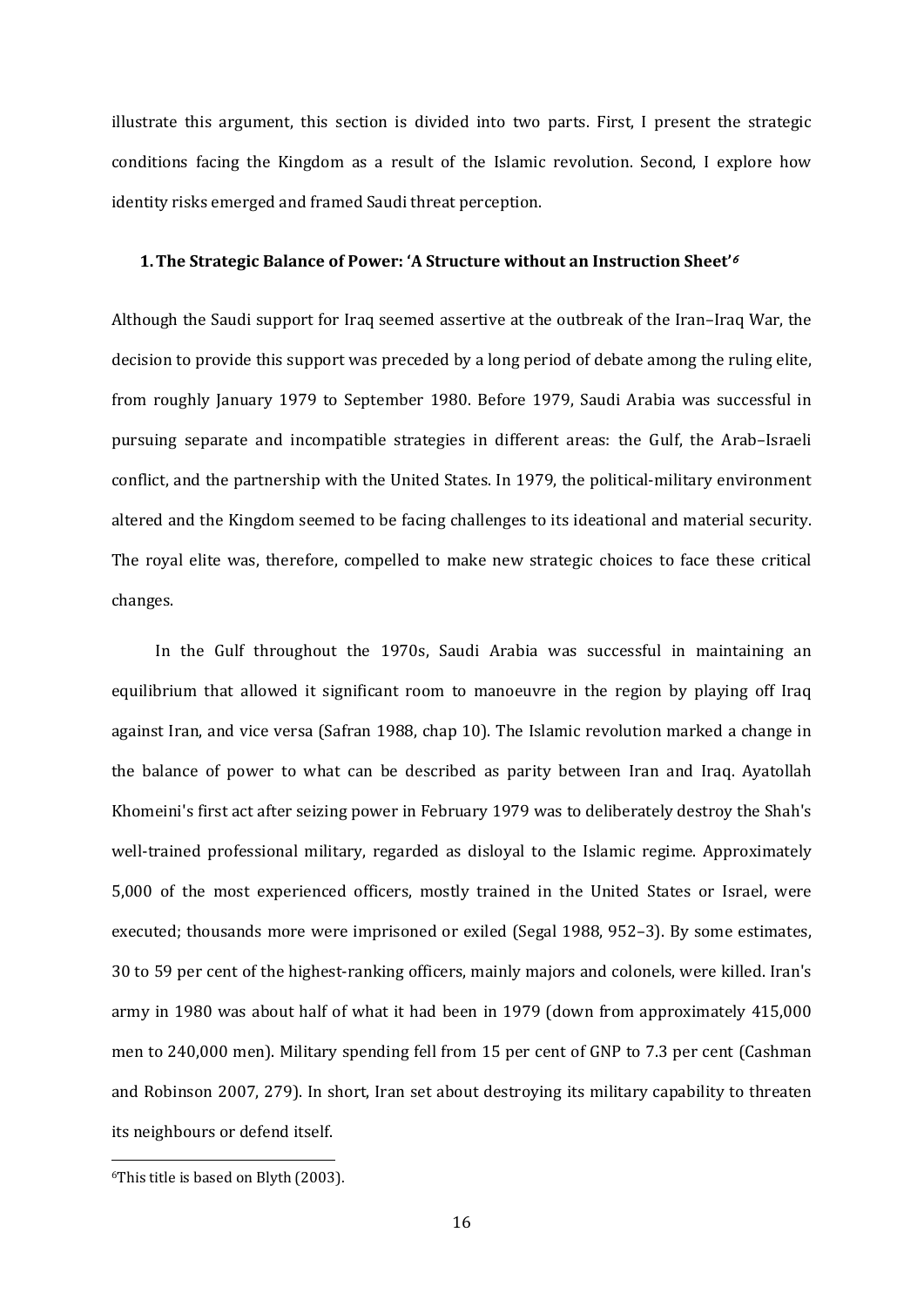Iraq, supported by the Soviet Union and profiting from the oil windfall of 1973/74, increased its military capabilities throughout the 1970s. By 1980, its military had doubled in size (to 242,000 men). In addition, its military spending had jumped from 14 per cent of GNP in 1972 to 21 per cent in 1980. Hence, the military balance tilted toward parity between Iran and Iraq. In the absence of an Iranian regional role following the revolution, Saddam Hussein took the chance to assert the regional role of Iraq in the Gulf and the Arab world. Saudi Arabia was unable to utilize its old strategy of playing Iraq and Iran off against one another. Saudi Arabia and the Gulf states were quite aware that Iran was not interested in war against its neighbours, including Iraq. Ahmad Abdulaziz al-Jassim, from the Kuwait Foreign Ministry, described the situation as follows:

In April 1980, an attempt was made on Tariq 'Aziz's [the Iraqi foreign minister] life and there were some clashes along the Iran-Iraq border. At that time, Iran offered us to sell their Phantom airplanes to Kuwait. When we told them we were not interested, they asked us to relay the offer to the Saudis. They were not interested either. This showed us that Iran was not thinking of entering a war (quoted in Marschall 2003, 67).

It is, therefore, unclear why a country ready to sell its air force was consistently identified as a primary source of danger to its neighbours. Additionally, the offence-defence balance demonstrated Iran's inability to pose a military threat to the Gulf compared to Iraq. Iran is separated from Saudi Arabia by a buffer state (Iraq) and an oceanic moat (the Gulf), and lacked the necessary technological capabilities to project its power beyond these barriers. By contrast, Iraq had a large standing army positioned at an easily passable land border, a threat that later materialized during the Gulf War (1991).

The situation became difficult when tensions emerged in the US-Saudi partnership. In the Gulf, the loss of the Shah undermined the United States' reliability as a security asset to Arab monarchies (Lippman 2004, 209). US efforts to deal with the new regime in Iran further strained the US-Saudi partnership. The United States' refusal to provide asylum for the Shah underscored the Saudi fear that the United States would not protect their regime (Safran 1988, 354). Also, the US sponsorship of the Camp David Accords led to serious difficulty in the Saudi– US partnership as Washington proposed linking the protection of the kingdom to Saudi support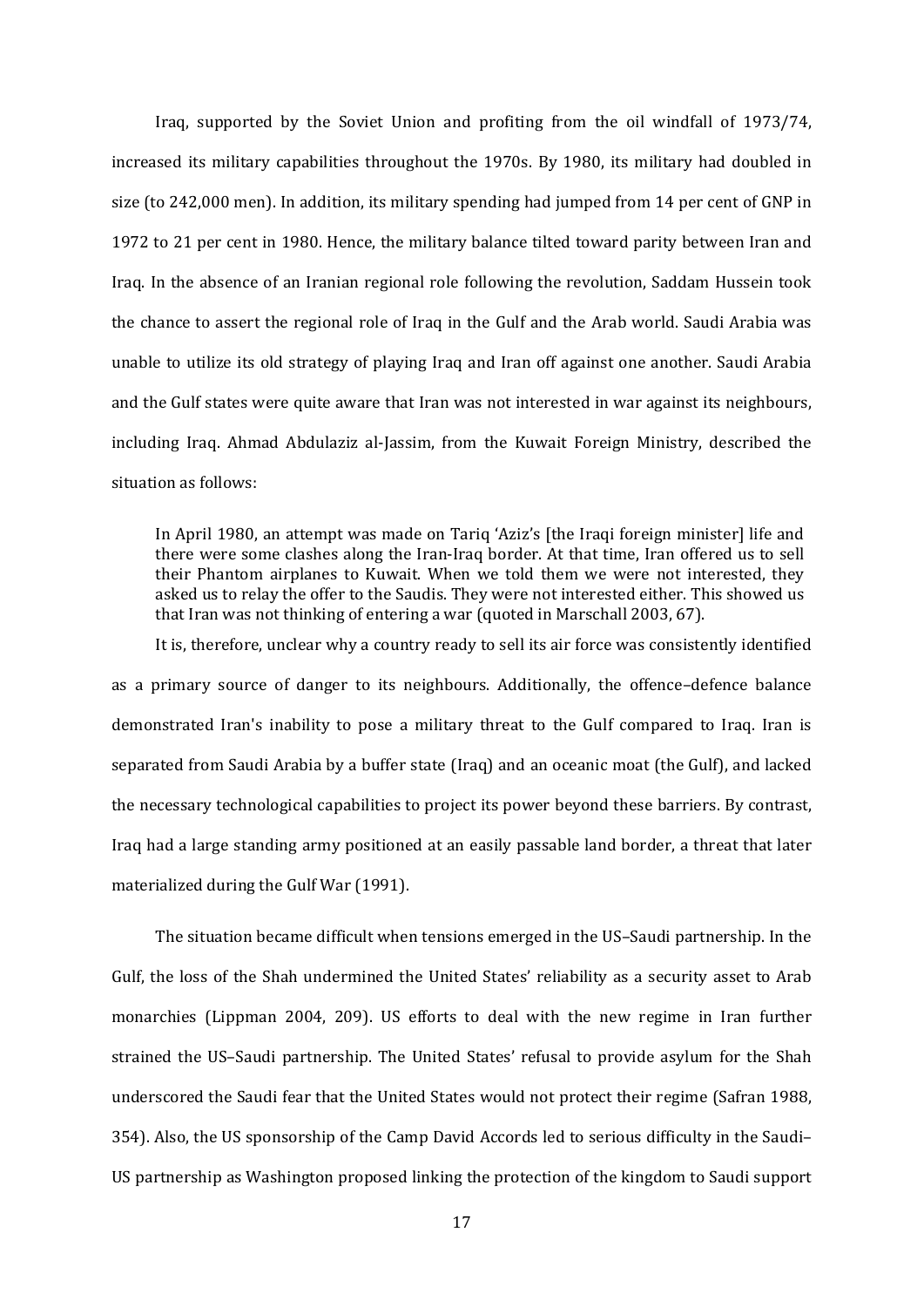for the Egyptian–Israeli peace treaty. In short, alongside the changes in the Gulf, the Kingdom found it even harder to maintain the balance between cordial relations with the United States and its independent status in the Arab–Israeli conflict and the Islamic world in general (Safran 1988, 231). 

The royal elite was compelled to make policy decisions with far-reaching implications for the regional configuration. They wavered between two options ensuring the Kingdom's physical security. The first was balancing Iraq's military ascendance by supporting a weakened Iran and befriending the nationalist Arab camp—namely Syria and the Palestinian Liberation Organization  $(PLO)$ —in the Arab–Israeli sphere. Such a choice would mean defying the longterm strategic relationship with the United States and incurring the hostility of Iraq. This would also mean improving the Saudi relationship with Moscow at the expense of the relationship with Washington. The second option was going along with Iraq and giving up on the balance in the Gulf. This would mean accepting Iraq's regional hegemony and depending more on the United States for security. This second option would imply the Saudis' support for the Egyptian– Israeli peace treaty and bring about the hostility of Syria and Iran.

The choice between these two strategic options created tensions within the royal elite, which was divided between those for supporting Iraq and those for befriending Iran. A conservative faction, led by King Khalid and Prince Abdullah, favoured befriending Syria and welcoming the Islamic fervour of the new Iranian regime. This faction was supported by a younger generation in the family led by Saud Al-Faisal that advocated for the strengthening of Saudi ties with the nationalist Arab Camp and for the improvement of relations with Moscow at the expense of the reliance on the United States (Samore 1983, 416–422; Abir 1993, 127–128). The opposing faction—led by Crown Prince Fahd and Sultan—advocated a pro-US stance stemming from a deep hostility to the Soviets.

#### **2.The Regime Identity: A Tradition Reinforced**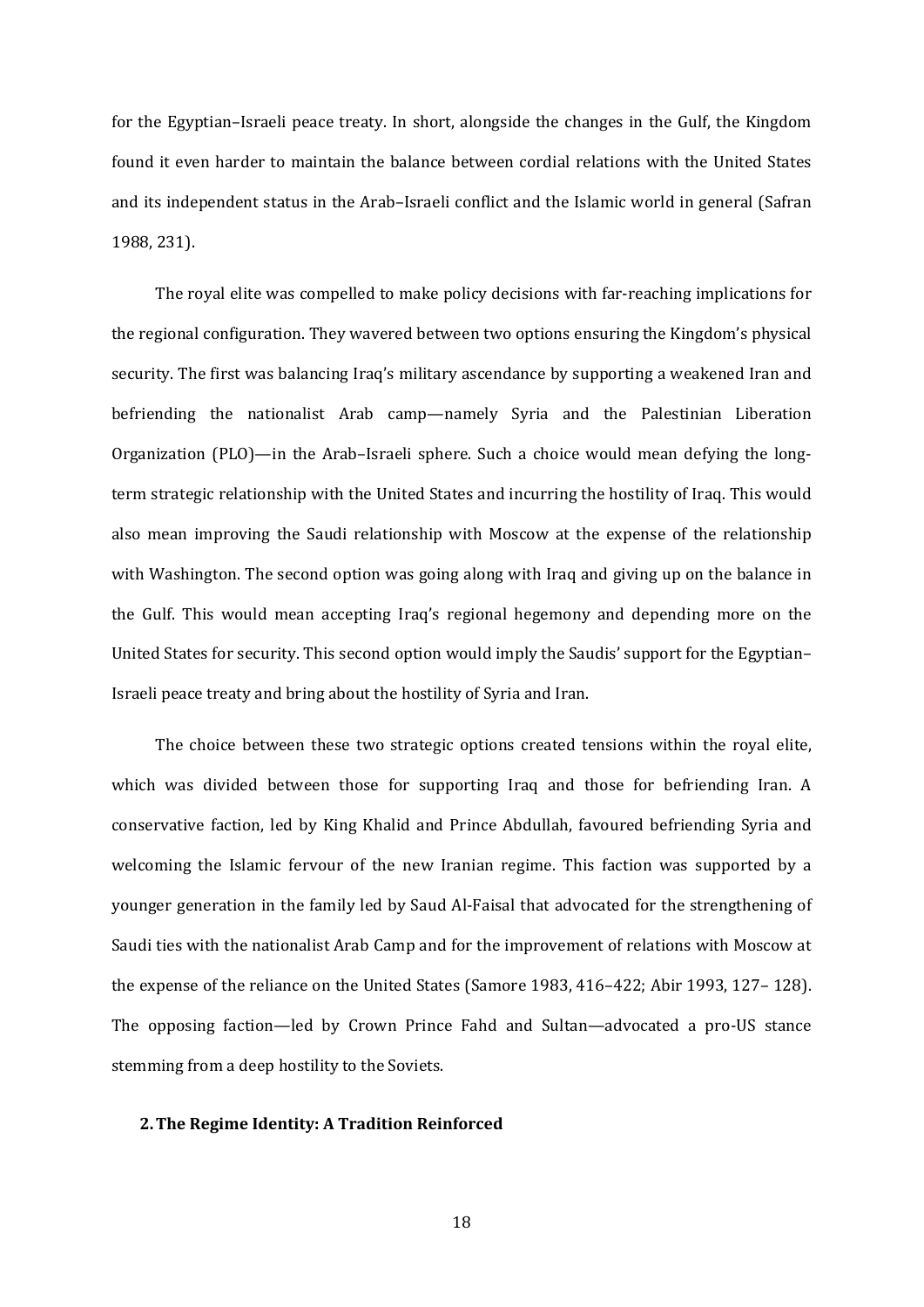While the distribution of military capabilities provided the Saudis with policies to ensure the Kingdom's physical security, the regime's identity was fixed. The Saudis perceived the threat emanating from the Islamic revolution as more salient. Since the Kingdom's foundation, the Saudi regime identity has been based on the appropriation of Islamic symbols and has included claims such as 'our constitution is the Ouran' and the application of shari'a. Islam and its Wahhabi interpretation have played a role in consolidating the Saudi regime identity (Nevo 1998).<sup>7</sup> As the sole Islamic model in the region prior to the Islamic revolution, the Saudi Kingdom propagated this myth to distinguish itself from the so-called secular Arab republics  $(AI-Yassini 1983, 12-15)$ . When the Islamic revolution broke out, the Kingdom feared losing its unique Islamic credentials. For the first time, Wahhabism expanded from the domestic sphere, as the state religion and source of legitimacy, to the foreign policy sphere, becoming a source of uniqueness for the regime's identity.

As opposed to other republics in the Arab world, where nationalism was based on ethnic elements combined with the struggle against colonialism, the Kingdom of Saudi Arabia was not formed on the basis of a 'national' identity (Kostiner 1990). Since it contains within its borders two of the three holy cities of Islam—Mecca and Medina—Islam (namely, the Wahhabi interpretation of Islam) served as a powerful impetus for political centralization in the Arabian Peninsula. The Wahhabi movement provided a source of legitimacy to the ruling family and was a powerful tool for uniting various tribes and regions in loyalty to it. Al-Rasheed  $(2006, 4)$ expressed the importance of Wahhabism to the Saudi state as follows: 'Without Wahhabiyya, there would have been no al-Saud and no Kingdom of Saudi Arabia'. This led to the emergence of a fixed regime identity that imposed heavy constraints on the Saudi leadership. The lack of any other national identity made any threats to the Kingdom's identity acute, as the Kingdom could not easily reframe or readapt its identity.

<sup>&</sup>lt;sup>7</sup> Wahhabism refers to the Saudi variant of Salafiyya. Despite the fact that the term 'Wahhabism' is problematic, I retain it as it is commonly used.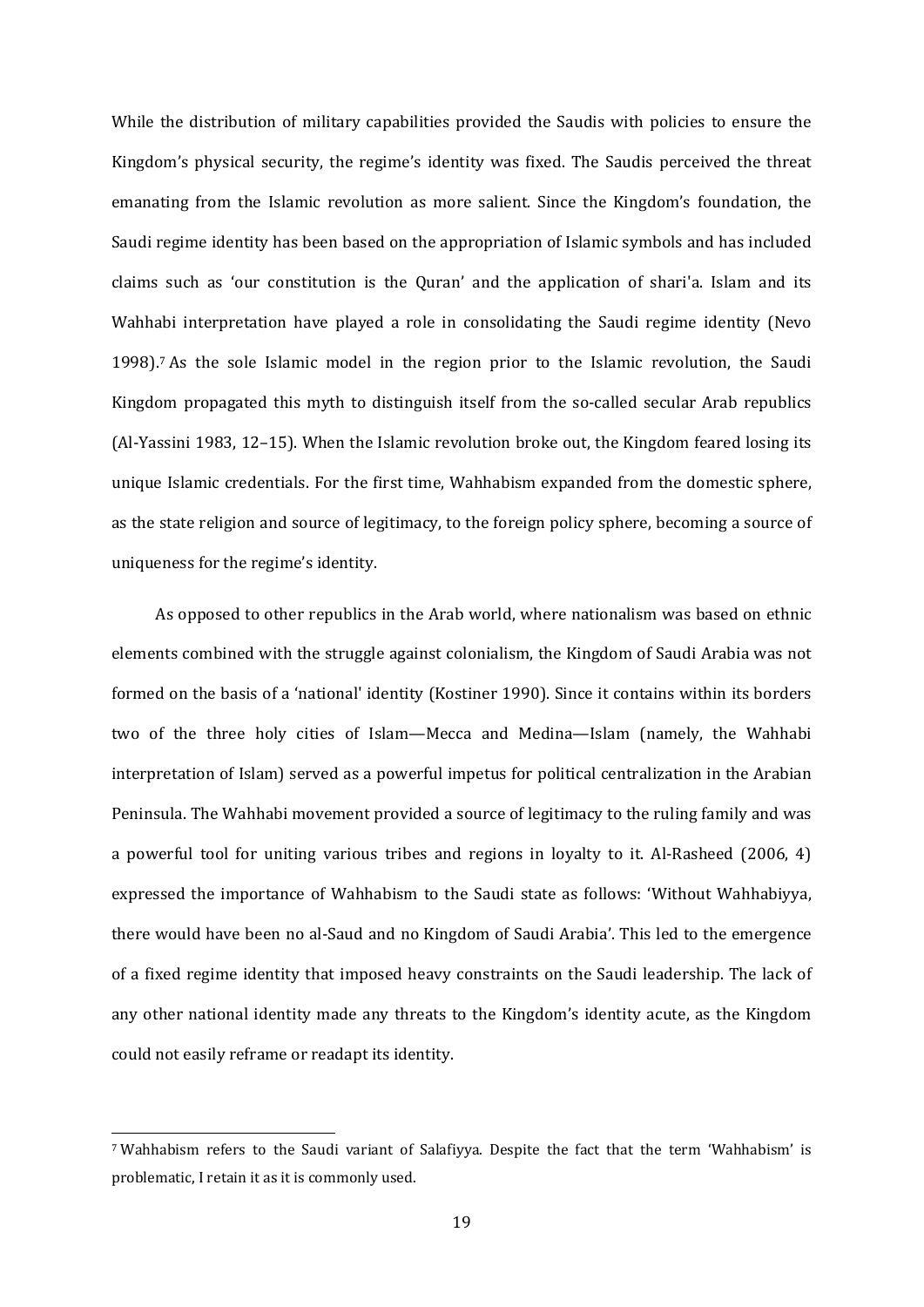During the Iran-Iraq War, Wahhabism emerged as a fixed narrative guiding the regime's threat perception. While Saudi Arabia wanted to remain the sole Islamic model in the region, the Islamic revolution downplayed Persian nationalism and promoted themes of Islamic universalism. Khomeini called for Muslim unity and stressed the Palestinian cause as an Islamic one, a position that was similar to the Saudi perspective. Wehrey et al. (2009, 22) characterize Iranian foreign policy as 'Arab' and 'Sunni'. As a result, the Kingdom saw the foundations of its state identity eroded. Its position as the leader of pan-Islamism was being challenged by another regime based on pan-Islamic values. A Saudi official explicated this tension: 'Iran's biggest struggle is with Saudi Arabia, not with the United States. Iran wants to challenge the Saudi version of Islam, that is the division of politics and religion' (quoted Marschall 2003, 48). As Prince Turki Al-Faisal bin Abdul Aziz Al Saud (2013, 38) $^8$  put it,

Saudi Arabia is the Custodian of the Two Holy Mosques, and the Birthplace of Islam, and as such it is the eminent leader of the wider Muslim world. Iran portrays itself as the leader not just of the minority Shiite world, but of all Muslim revolutionaries interested in standing up to the West.

This challenge to Saudi identity was further exacerbated by other domestic incidents. The first event was Juhaymān al-'Utaybī's seizure of the Mecca Mosque on 20 November 1979. Employing a discourse grounded in the Wahhabi tradition, Juhaymān accused the regime of deviating from Islamic values (Al-Rasheed 2006, 105).<sup>9</sup> Moreover, he accused the Ulama of interpreting the Quran in ways that served the non-Islamic policies of the ruling family. Almost simultaneously, the Shiites in the eastern province of the Saudi Kingdom staged protests on 28 November 1979 (Goldberg 1986, 230). Regime security approaches argue that these domestic problems might have caused the threat to the Saudi regime and led the elite to reframe their identity. I argue that domestic dimension on its own could not pose an identity risk to the regime. There is no compelling evidence that Iran was involved in Saudi internal affairs; only a

<sup>&</sup>lt;sup>8</sup> Turki al-Faisal was director of the Saudi general intelligence service between 1977 and 2001.

 $9$  The seizure of Mecca was an event independent from the Islamic revolution. For more details on Al-'Utaybī's movement, cf. Hegghammer and Lacroix (2007).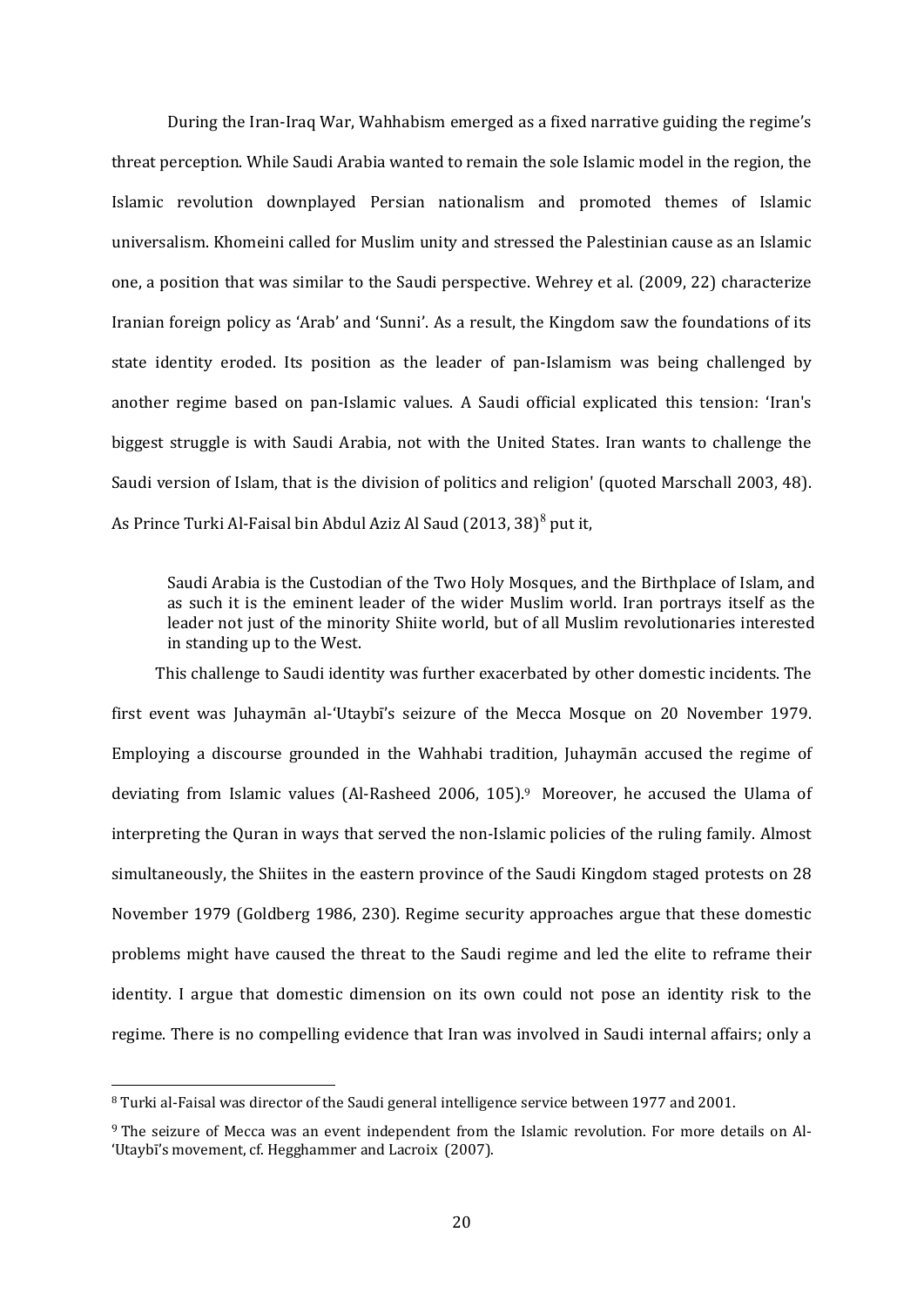small number of Shiite clerics in Saudi Arabia were inspired by Khomeini's speeches (Ibrahim 2006, 117). These domestic dissents magnified the lapses in the regime's identity narrative in facing the threat of the Iranian revolution. Moreover, the inability of the Kingdom to rely on other sources of identity increased the leaders' perception of this ideational threat.

While looking to distinguish the Saudi version of Islam from the Iranian one, the Saudi ruling elite reinforced the traditional ideas embedded in the Saudi regime's historical origins namely, Wahhabism. The emergence of Wahhabism as a foreign policy resource reflected the regime's ceaseless quest to make Saudi Arabia unique in the region. These efforts were manifest in many ways. First, in 1984, King Fahd adopted a new, more Islamic, national anthem. Second, in 1986, he changed his title from 'His Majesty' to 'Guardian of Two Holy Places' (Marschall 2003, 48). In addition, the power of the 'ulama was strengthened and the conservative Wahhabi Sunni image of the Kingdom was promoted via a sectarian rhetorical discourse against the perceived enemy, 'Iran'. By granting the *'ulama* more control over social and religious life, the regime reinforced a stricter Wahhabi code of conduct (Steinberg 2005).

Furthermore, the Kingdom reinforced a representation of the 'Saudi-Wahhabi self' contrasted with the 'Iranian-Shi'a other'. Traditional Wahhabism demonized Shiites as 'the incarnation of infidelity, and (...) polytheists', making it the duty of believers 'to manifest enmity to the polytheists [who] were perceived as unbelievers (*kufār*), and were therefore liable to the severest sanctions, including that of holy war (jihad)' (Goldberg 1986, 232). This Saudi portrayal of Shi'ism was often associated with the word *al-rāfida* (defectors),<sup>10</sup> which placed the Iranian regime outside of the Muslim community. This discourse of exclusion, based on religious otherness framed within religious dogma, was intended to highlight Saudi Arabia's religious uniqueness, which was necessary to forge a distinct state-identity narrative.

 $10$  This term is now used by Saudi Wahhabi clerics to refer to Shi'a Muslims as rejecting the Prophet Muhammad's Sunnah (path).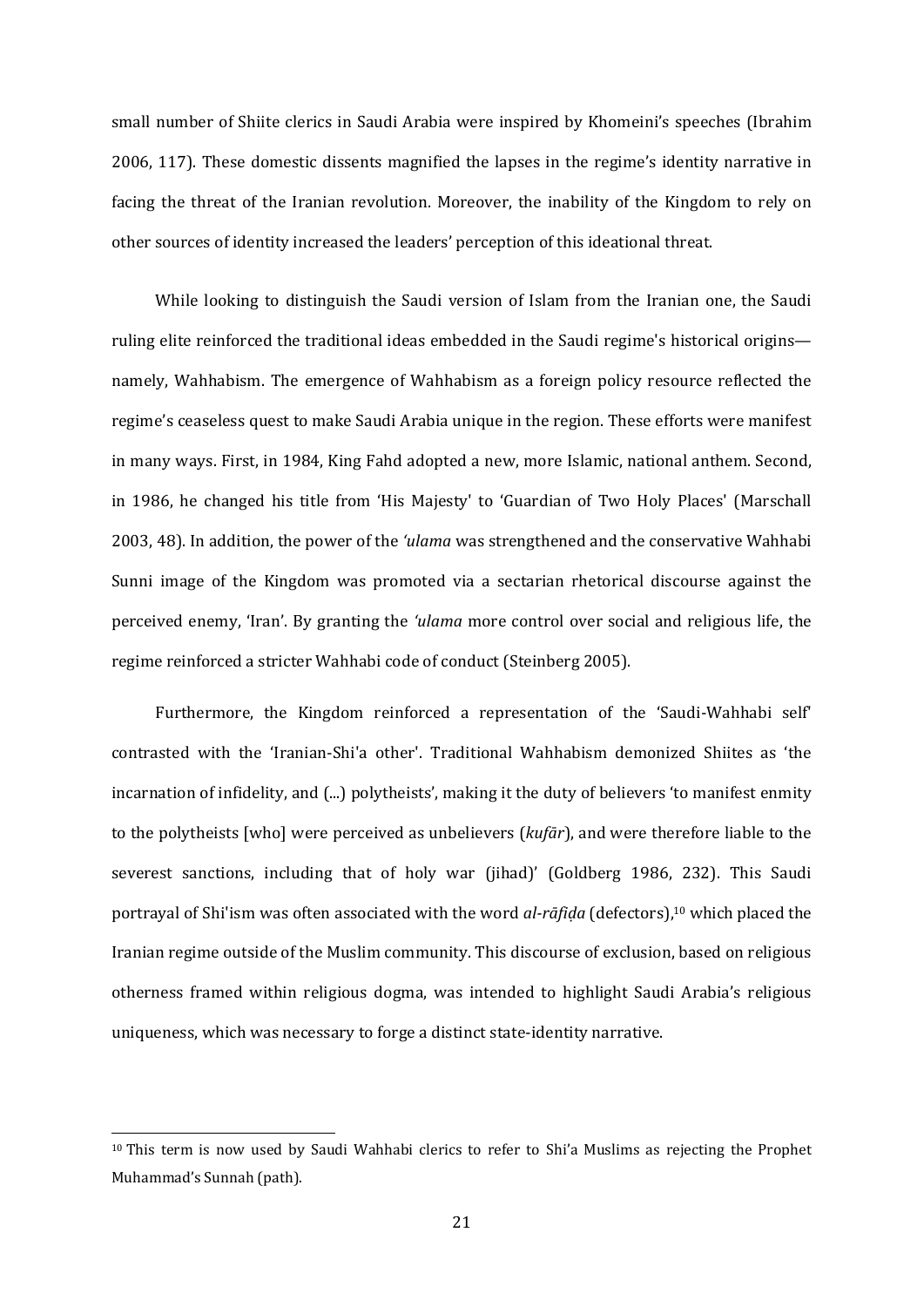The emergence of the Saudi identity as the primary motivator behind threat perception resulted from a fixed regime identity that provided constraints, while the distribution of military capabilities offered Saudi leaders several policy option to ensure physical security. In an effort to preserve and reinforce their identity, Saudi leaders supported Saddam Hussein against the militarily weakened revolutionary regime. This does not mean that Saudi Arabia ultimately gave up material security concerns; Saudi Arabia remained worried about Saddam Hussein's regional aspirations. Nevertheless, the message of the Islamic revolution constituted a threat to the Saudi regime identity, which was fixed and lack any manoeuvre for adaptation.

#### **SYRIA**

# **LIMITED STRATEGIC OPTIONS AND FLUID IDENTITY**

If Wahhabism and its fixity as a regime identity shaped Saudi threat perception, Syria illustrates the case of a regime identity that adjusted and adapted to the dictates of the material power distribution. The Syrian case illustrates the third situation in the theoretical framework, according to which the regime disposes of multiple identity narrative whereas the distribution of military capabilities offered only limited option to ensure Syria' physical security. This section discusses why and how the Arab-nationalist Syrian regime, a subscriber to a secular Ba'athist ideology, supported non-Arab Iran, an Islamic regime bent on exporting its revolutionary theological doctrine against Iraq, an Arab and Ba'athist regime. The Syrian decision to align with Iran was arguably shaped by Syria's limited strategic option, which led to the violation of Syrian regime identity, namely pan-Arabism. I, first, examine Syrian geopolitical imperatives throughout the 1970s and the challenges driving its alliance with Iran on the eve of the Iran–Iraq War. I, then, outline how the regime's identity changed from pan-Arabism to a more state-centric model to accommodate and adapt to the new balance of power.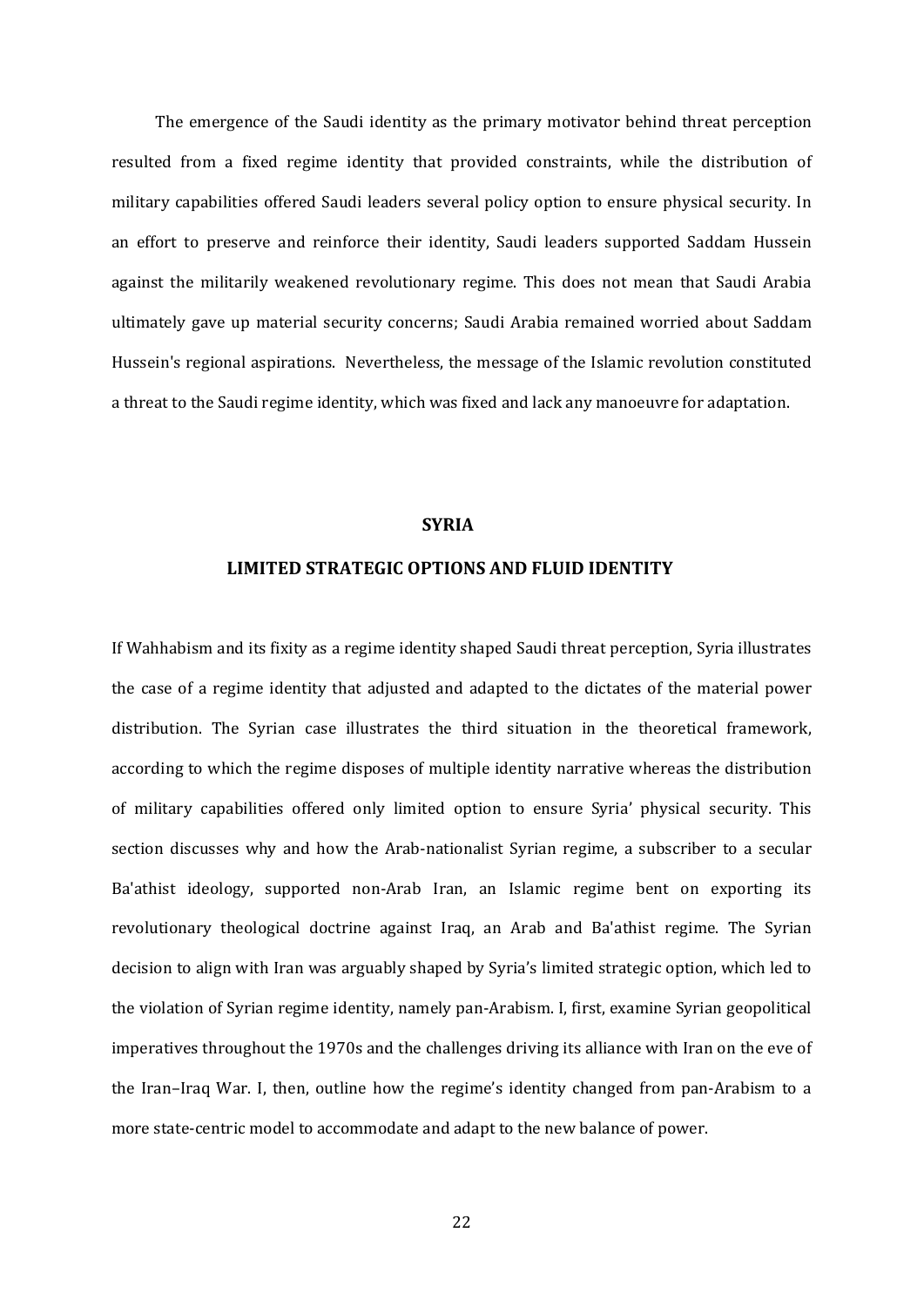#### **1.The Strategic Balance of Power: Limited Options**

While the events of 1979 presented multiple policy choices for the Saudi leaders, their Syrian counterparts were constrained and their options were limited. Syria conventionally faced an unfavourable regional balance of power. Amid its struggle against Israel, Syria's need for regional allies became severe following the 1967 Arab defeat. Throughout the 1970s, al-Assad built a constructive relationship with fellow Arab countries: he allied with Egypt, terminated the Syrian isolation imposed by the oil monarchies, and pursued a détente with Iraq (Salloukh 2000, 400–401). The success of this strategy was displayed in the emergence of the Damascus-Riyadh-Cairo axis during the  $1973$  war (Sunayama 2007,  $37-41$ ). In 1979, however, Syria was again isolated; al-Assad's strategy to maintain Syria as the centre of the Arab world collapsed due to events beyond Syria's control. These events included the Egyptian-Israeli Peace Treaty, the degradation of Syrian–Iraqi relations, and the Islamic revolution in Iran.

The Egyptian–Syrian alliance quickly collapsed in the post-war period. In 1979, the signing of Egyptian-Israeli peace treaty raised a severe dilemma for Syria. In one move, the treaty removed the Arab world's strongest actor from the Arab–Israeli stage and left the Syrian regime severely exposed. Feeling betrayed, al-Assad denounced al-Sadat's visit in November 1977 to Jerusalem and pursued three major goals from 1977 until 1979: (1) to increase Syria's military build-up with more reliance on the Soviet Union; (2) to mobilize an Arab opposition front to isolate Egypt; and (3) to find other Arab partners to counterbalance Israel's military capabilities. However, these efforts were unsuccessful.

The breakdown of the Egyptian–Syrian alliance convinced the Syrian elite that selfreliance in defence was a fundamental requirement of the new balance-of-power equation. The regime initiated a military build-up, known as the 'strategic parity' policy. This effort was however unsuccessful in achieving such parity with Israel (Kandil 2008, 428). Alongside this internal balancing strategy, Syria worked to marginalize Egypt and mobilize the Eastern front to counterbalance Israel's military superiority. Less than three weeks after al-Sadat's visit to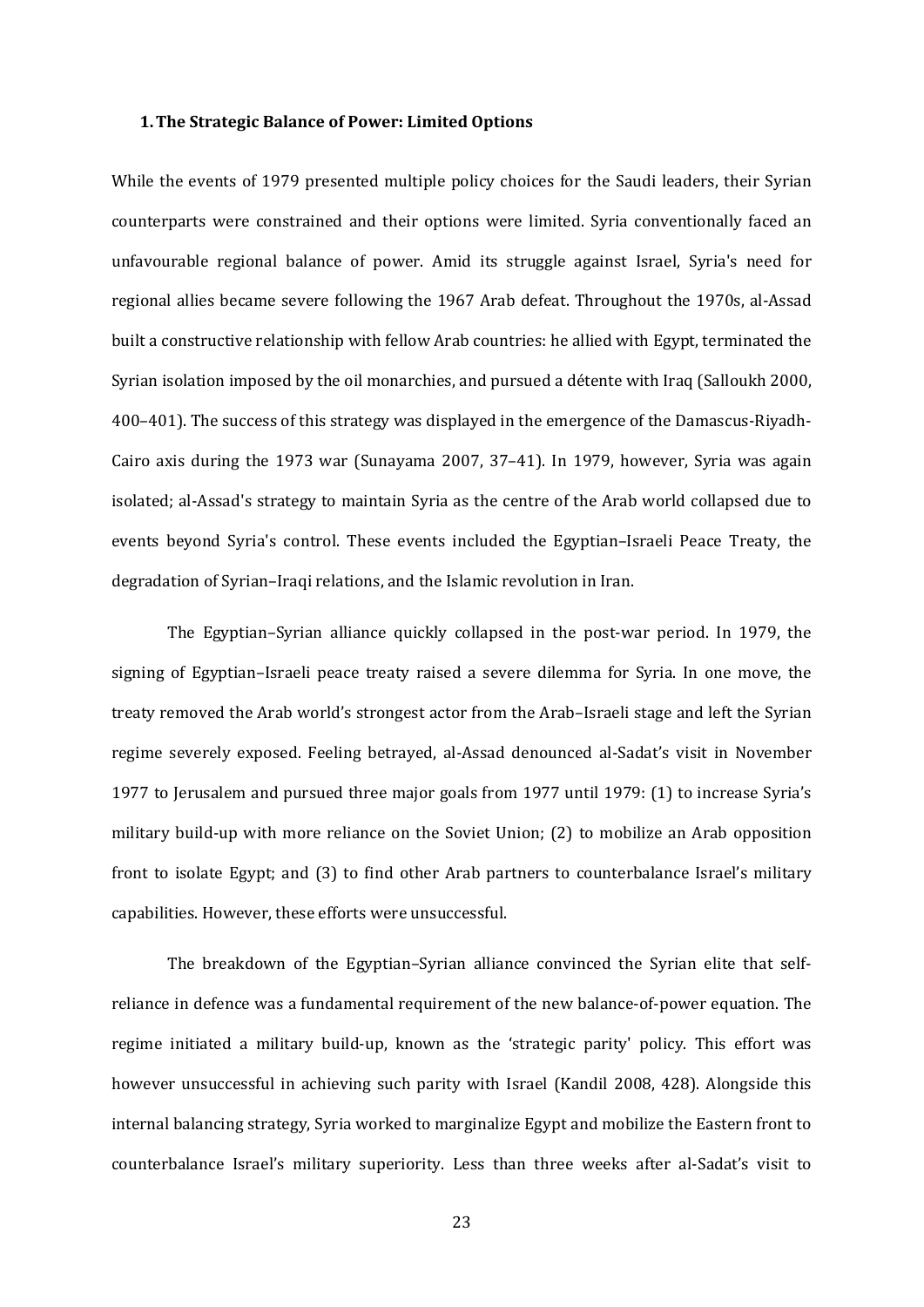Jerusalem, Syria, South Yemen, Algeria, Libya and the PLO formed the Steadfastness and Confrontation Front (*Jabhat al-Sumūd wa al-Tasadī*). This front had the potential to act as the most important inter-Arab force in the Arab–Israeli sphere. However, this Arab quasi-consensus was short-lived.

Alternatively, the Syrian regime set its sights on Baghdad as the primary regional partner that could fill the vacuum caused by Egypt's formal exit from the Arab camp. Given its military capabilities, Iraq was the only Arab state capable of counterbalancing Israel's power. The Syrian quest for an alternative Arab ally converged with an Iraqi regional bid to fill the gap and to play a leading role in the Arab system. In 1979, Syria's critical vulnerability and Iraq's regional ambitions brought about what Kienle (1990, 135) termed a 'marriage contre nature'. A rapprochement between the two Ba'athist regimes had taken place from 1978 until mid-1979. In his February 1991 speech to the secretaries and members of the Ba'ath Party's branch commands, Abdul Halim Khaddam explained Syrian foreign policy towards Iraq in this period as follows: 'Syria's starting-point was to hold onto Iraq in any way, because after Egypt's exit [from the Arab camp] we felt that the great [regional] balance was upset as a result of its exit, and that we had to act in a swift manner, and with all our energies, to restore the balance to the region' (quoted in Salloukh 2000, 432). However, with the ascendance of Saddam Hussein to the presidency in 1979, the Syrian strategy of relying on Iraq to balance against Israel proved unsuccessful and Baghdad turned from being an asset into the most dangerous of Syria's Arab neighbours in less than a year.

When the partnership between Iraq and Syria formally failed, Saudi Arabia consolidated a new entente with Iraq, leaving Syria isolated. On 17 September 1979, Saudi Minister of the Interior Prince Nayef concluded an agreement with Iraq on security cooperation (Ramazani 1986, 73). Damascus became even more powerless when a parallel Jordanian-Iraqi rapprochement developed (Taylor 1982). An emerging Riyadh–Baghdad–Amman axis further alienated Damascus. This isolation affected Syria's position on the Arab-Israeli front, and the emerging parity between Iran and Iraq was another source of fear for al-Assad's regime. The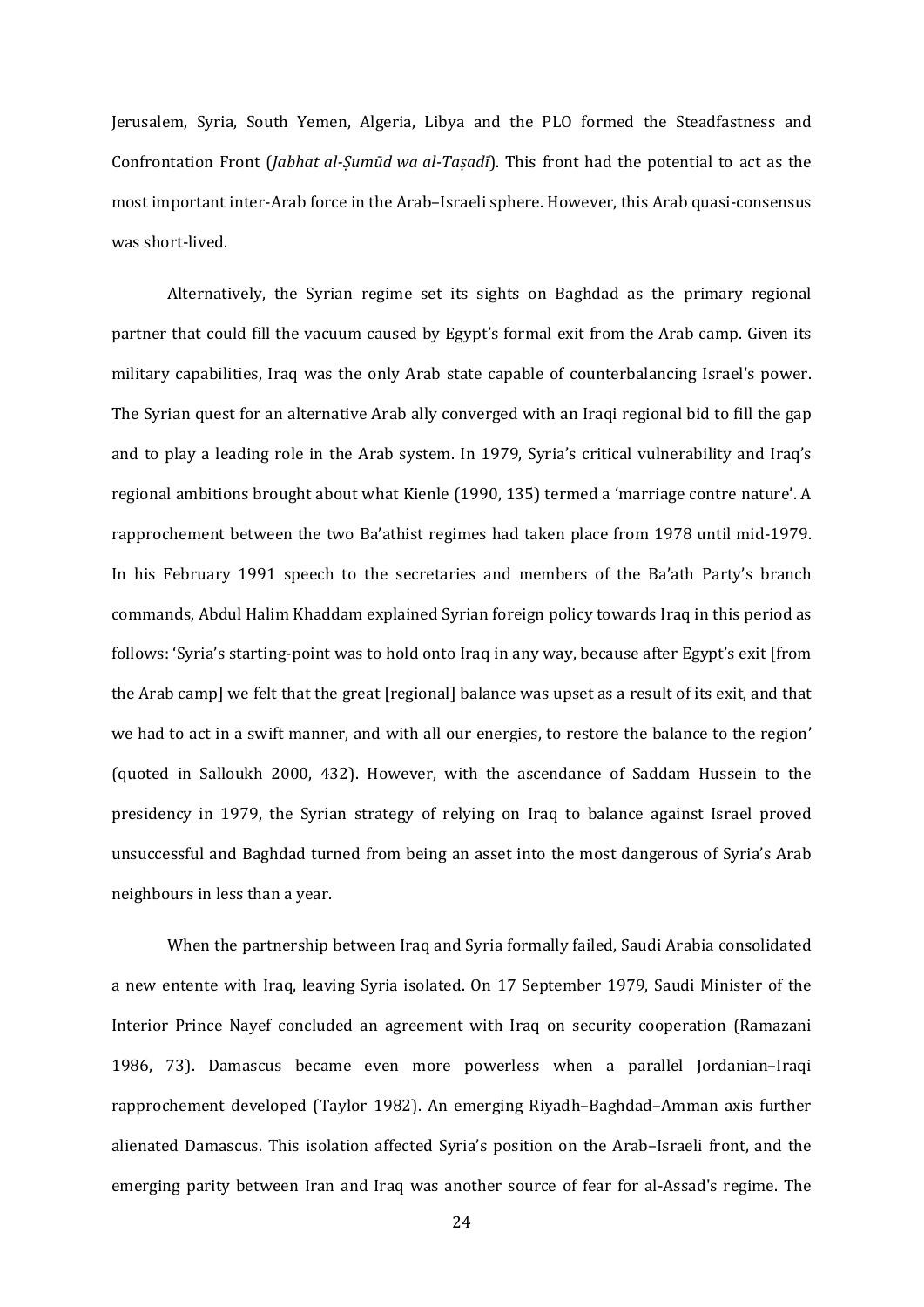Iraqi aspiration to regional hegemony was manifested in its military build-up. Following the increase in oil prices during the  $1970s$ , Iraq's army doubled in size, reaching  $242,000$  men in 1979. It's defence expenditures increased to US\$2.67 billion (The Military Balance 1980:42). Ultimately, Syria had to deal with Israel's military supremacy and with Iraq's ascent, which was not only destabilizing on the ideological level, but also posing a military threat (Marschall 1992). Both states shared long borders with Syria and had considerable projection capabilities.

Syria's exposure to Israel's military supremacy and Iraq's hegemonic aspirations, and its isolation in inter-Arab politics, coincided with the Islamic revolution in Iran. As Damascus had long considered the Shah's regime to be pro-Israeli, the overthrow of the monarchy and the advent of a regime that was not aligned with Israel constituted an opportunity for Syria to balance Israel and, more importantly, to end its isolation within the Arab world. As Hafez al-Assad openly stated,

This revolution introduced substantial changes in the strategic balance... [Iran] supports the Arabs, without hesitation [...] for the sake of liberating our lands [...] How can we [...] lose a country like Iran of the Islamic revolution [...] with all its human, military, and economic potential. (quoted in Ehteshami and Hinnebusch 1997, 93)

The outbreak of the Iran-Iraq War in September 1980 constituted an acute challenge to the Syrian regime. Already facing an unbalanced Israel, Syria had to deal with the regional consequences of a potential Iraqi victory in the east. Khaddam portrayed Syria's fear in this context as follows: 'the Iran-Iraq War was two wars: one against Iran and the second against Syria' (Baraka 2011). Syria sided with Iran to balance against security threats from Israel and protect its regional position from an unbearable Iraqi victory. As Syria was having limited option to ensure its physical security, the regime identity narrative was adjusted to accommodate the regime's physical security needs.

## **2.The Syrian Regime Identity: A Strategic Adaptation**

In contrast to Nasser's claim that Arabs should only unite with Arabs, al-Assad aligned with a non-Arab state, thereby challenging Arab states across the Gulf. In doing so, al-Assad violated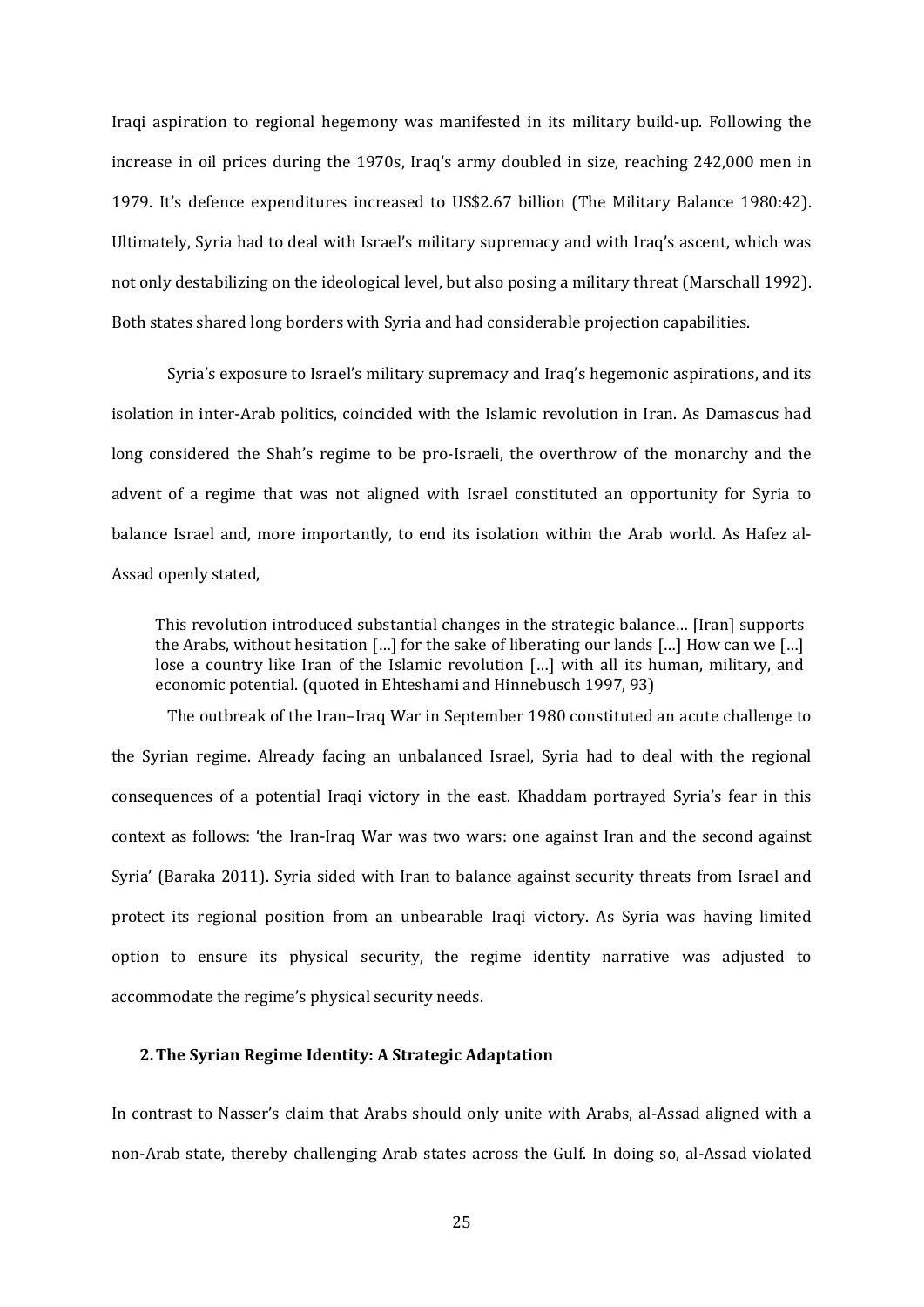the very basic norm of his regime's identity, which thus led to a change in its content. However, this violation of pan-Arabism reflects a more complex process. While the material power distribution offered limited policy option ensuring Syria' physical security, the regime identity was multilayered and included multiple narratives. The constraints imposed by distribution of military capabilities dominated Syria's threat perception and determined the choice of identity narrative. The following discussion highlights the fluidity in the Syrian regime's identity and the changes in the narrative, which were driven by its alliance with Iran and by the imbalance in the Arab–Israeli sphere. I first present the disparate narratives that besieged the regime's identity: Syrian nationalism and pan-Arabism. Then, I examine the changes in the content of this identity and its move toward a more defined Syrian nationalism under a pan-Arab label. I argue that the Syrian regime's identity underwent two main changes. First, it became more distinct from the 'Arab Nation'. More precisely, Syrian nationalism took over from Arab nationalism. Second, the pan-Arab component of Syrian identity was narrowed down, and its meaning altered from the unity of Arab states to the struggle against Israel.

Throughout the twentieth century, the Syrian regime's identity wavered between two poles: Arabism and Syrian nationalism. Arabism represented a total commitment to the idea of Arab unity, to the extent of denying any separate identity to the Syrian entity. At the other pole, Syrian nationalism implied a total commitment to a distinct Syrian identity based on the establishment of a greater Syrian state within the natural geographic borders of Bilād al-Shām. Syrian leaders sought a middle ground. The Arab identity was portrayed as an overarching narrative while the existence of a Syrian state was accepted. By bridging these two dimensions, the Syrian regime created a vague and fluid identity encompassing competing multilayered narratives (Phillips 2012).

These narratives did not always carry equal weight. From independence until the late 1970s, pan-Arabism remained the central theme in the Syrian identity. The official name of the new republic, 'The Arab Syrian Republic', expressed the declared order of the various sources of the regime's identity. Arab solidarity and unity occupied a privileged place in the regime's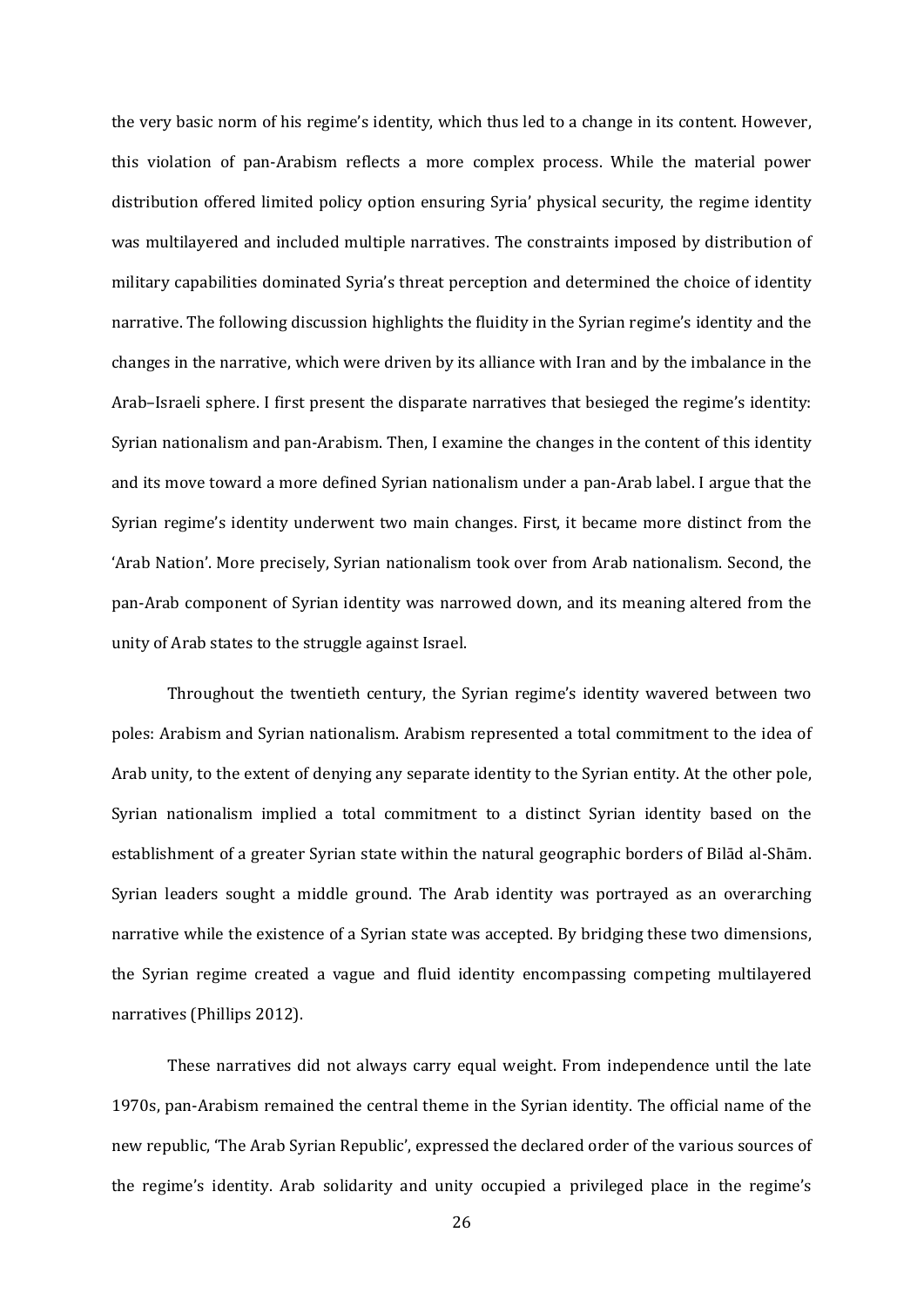foreign policy discourse. Arab nationalist considerations often explained the regime's policy choices. This interpretation of Arabism, though imposed by the elites, reached the people, who developed a real sense of integration into the larger 'Arab Nation' and firmly believed in its realization. Public speeches and media statements were filled with references to the 'Arab people' and the 'Arab Umma', whereas references to the Syrian entity were ambiguous and minimal (Kienle 1995, 58–61). Arab nationalism was portrayed by the regime as the struggle to unite the Arab lands, stretching from Morocco to Iraq, into one Arab state where the 'nation' and the 'state' would coincide (Valbjørn 2009).

Nevertheless, the calls for a Syrian nationalism were present all along, even though the move towards the consolidation of this 'territorial entity' into a 'nation state' was slow and mitigated until 1980. The failure of several Arab unity schemes and the different military clashes with neighbouring states—Israel, Lebanon, and Jordan—slowly led the Syrians to imagine and construct their own community. A sense of 'otherness' within the Arab world slowly developed, and a consciousness emerged among Syrians that they were not just Arabs or Muslims, but that they belonged to a state called 'Syria'.

The two dominant regime-identity narratives were in competition. On the one hand, Arabism dictated that Syria support Iraq against Iran. However, such a policy choice would mean endangering Syria's material interests, as the regime lacked the capability to fight two fronts, Israel and Iran, simultaneously. On the other hand, Syrian nationalism dictated support for Iran as the major ally in Syria's struggle against Israel. The material power distribution determined which of these narratives won out. As of 1979, al-Assad redefined the regime's identity. As Sadowski (2002, 151) puts it, 'Assad has tended to act as neither a pan-Arabist nor a pan-Syrianist but a Syrian'. Accordingly, the content of Syria's identity changed spectacularly, in a process that has often been described as the consolidation of the Syrian state and the redefinition of Arab nationalism in Syrian terms. Hinnebusch (2001, 140) succinctly summarizes such change: 'the meaning of Arabism [altered] from a cause for which Syria would sacrifice to a means to reach Syrian ends'.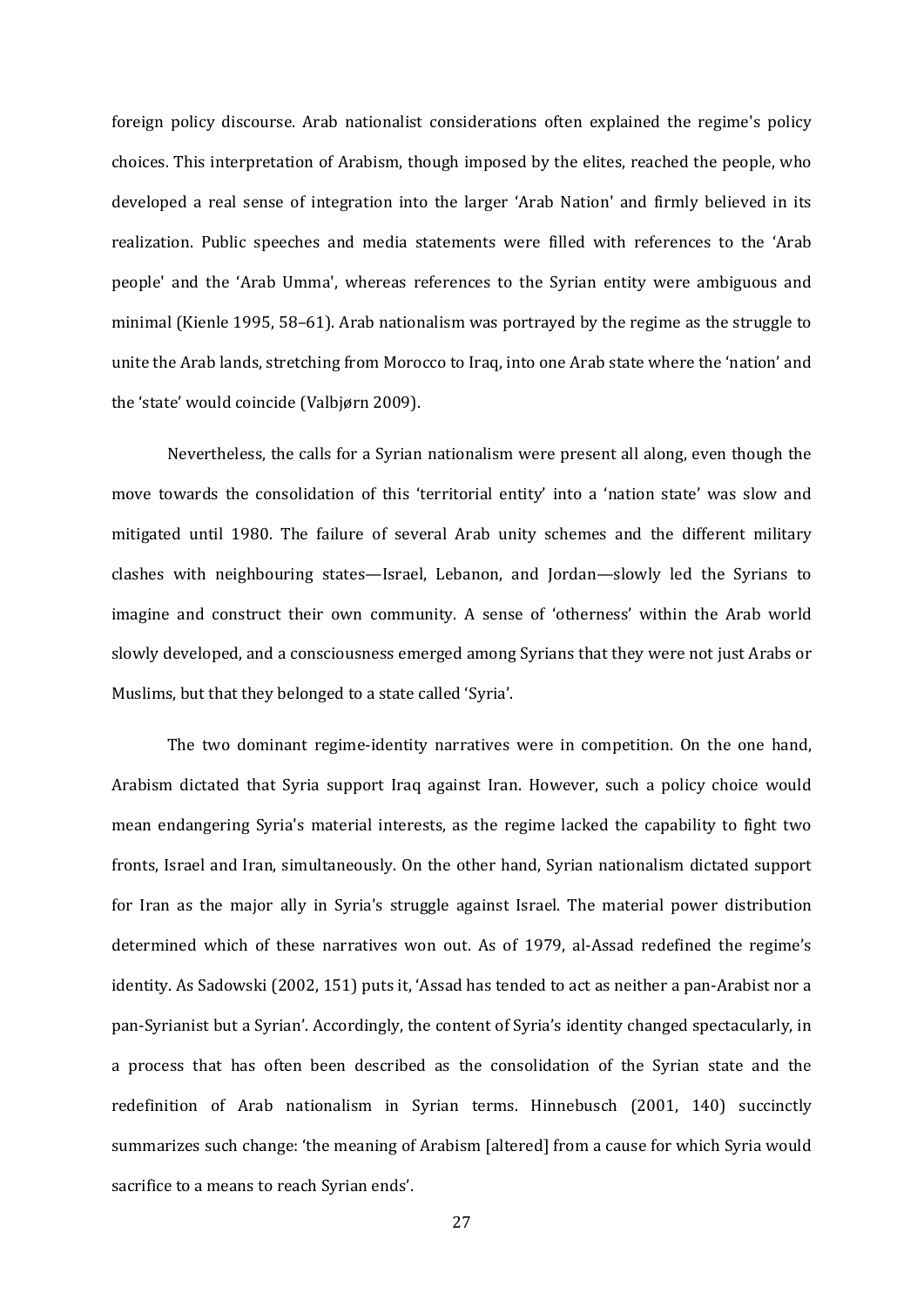This change was illustrated by the emergence of 'Syria' as a relatively autonomous entity whose material interests were not necessarily compatible with those advocated by pan-Arabism. 'Syria' replaced the 'Arab Homeland' (*al-watan al-'arabī*) as the essential point of reference in the legitimation of government decisions. Even though al-Assad and other representatives of the regime avoided using explicit notions to herald this change, they advanced implicit references to the Syrians as a distinct entity. After 1979, al-Assad used 'the Syrian people' instead of 'the Arab people of Syria' in his speeches. Also, 'the Syrian citizen' replaced 'the Arab citizen in Syria'. Additionally, the policies were justified as being in 'Syria's *qawmī* and *watanī* interest', or at least serving 'Syria' (Kienle 1995).

Pan-Arabism, the overarching regime identity, was relegated to the sidlines. Instead of announcing its death, the regime frayed the appeal and prevalence of pan-Arabism by changing its meaning. Arabism was no longer defined according to intrinsic characteristics such as Arab ethnicity and the Arab language. Rather, it was the struggle against Israel that defined who the Arab was and who his allies were. In other words, Arabism, often used in the pledge for Arab unity, became limited to Syria's conflict with Israel. Thus, considering its change of strategy towards Israel and its commitment to the Palestinian cause, Iran was an ally compatible with Syria's new, nuanced Arab identity. The media foregrounded Khomeini's support for the opposition to the Israeli–Egyptian peace settlement. *Al-Thawra's* headline on 27 October 1979 stated, 'Iran: we are in the same Trench as the Arabs' (Kedar 2006, 179-180).

Syrian foreign minister Fārūq al-Shar' stated this change in the Syrian conception of Arabism: 

It was not long after the signing of the Camp David accords in 1979 that the Islamic Republic of Iran was suddenly attacked for no reason. The attack came immediately after the success of its revolution after it closed the Israeli embassy in Tehran and gave it to Palestine, and after it adopted Arabic as an official language in the country. It was very strange indeed for Muslim Iran to be attacked by an Arab capital that sponsored the Arab National Charter and the Arab summit (quoted in B. Rubin 2000, 22).

In short, pan-Arabism was redefined to suit Syria's military needs vis-à-vis Israel and became a concept void of its crucial component: Arabness. In contrast to the fixity of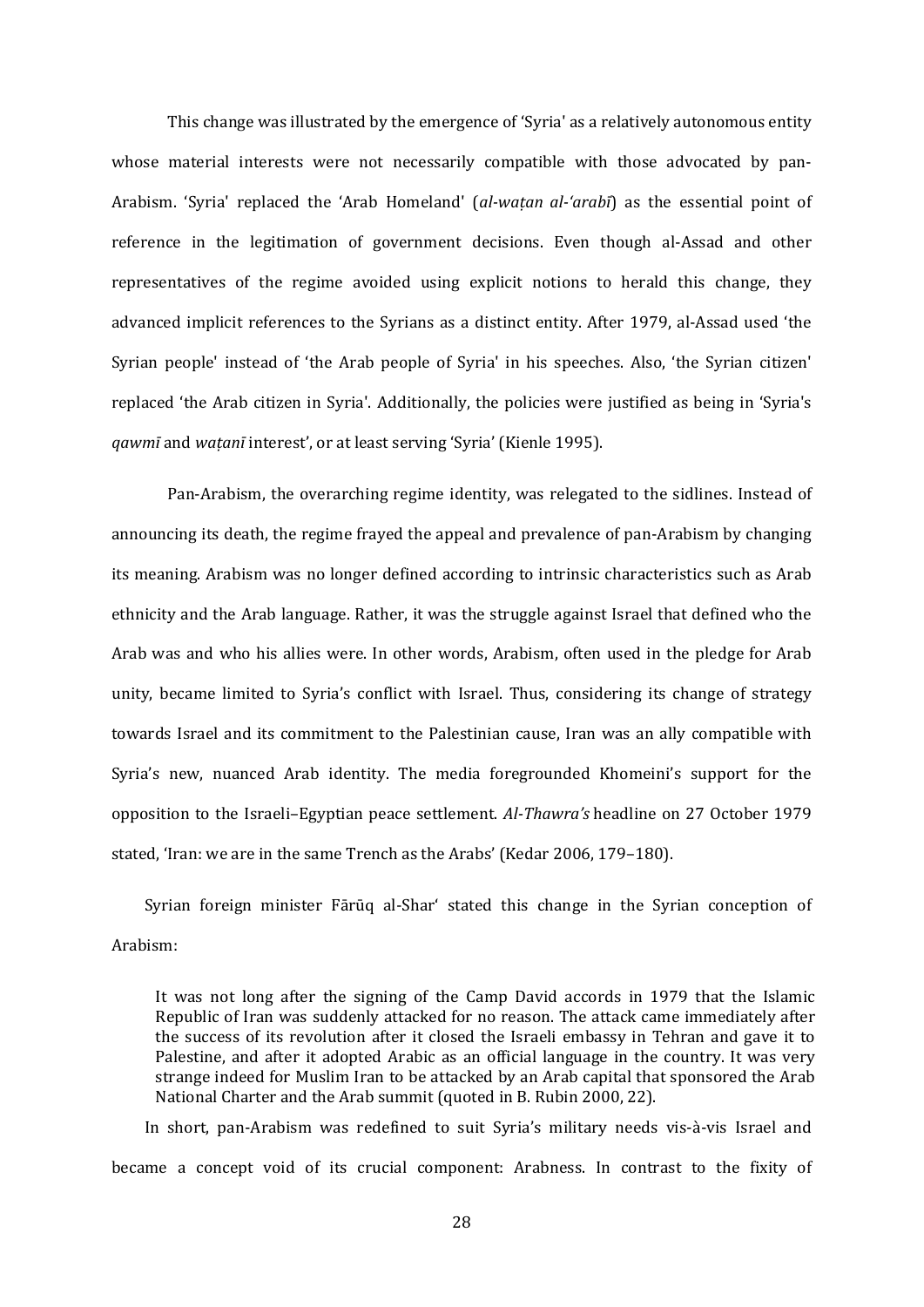Wahhabism in the Saudi case, Syria's regime identity was fluid and multi-layered. The ideational challenge emerging from the Islamic revolution to the regime could be overcome through reframing and changing the overriding narrative.

#### **CONCLUSION**

Neorealists and constructivists fundamentally agree that ideational and material forces matter in IR, but they remained biased toward one or the other. While previous eclectic works borrowing from more than one paradigm acknowledge the possibility of combining both elements, they remained confined to a structural approach to the study of IR, and agents' behaviour has been overlooked. This article further contributes to analytical eclecticism by drawing attention to the conditions under which ideational and material forces matter in actors' threat perception. By probing the plausibility of this argument through the cases of Syria and Saudi Arabia, the article examines the two regimes' divergent threat perceptions through the prism of the interplay between regime identity and a regime's particular position in the regional structure. 

Both Saudi Arabia and Syria faced various challenges. Iraq's military ambitions emerged at a time when Iran's military capabilities were declining, which constituted a material challenge. Meanwhile, the Islamic revolution posed an ideational challenge through its appeal to overthrow regimes oppressing Islamist movements. Yet, both Syria and Saudi Arabia diverged on what constitutes the most prominent threat. In accordance with a two-layered framework of analysis, Saudi and Syrian cases demonstrate that perceptions of threat depend on the characteristics of the regime identity and the policy options to ensure state's physical security. On the one hand, regimes consider ideational threats to be more prominent if the regime identity is fixed and the distribution of military capabilities presents leaders with multiple policy options. The perception of the distribution of military capabilities becomes subordinate to the needs of the identity. On the other hand, regimes consider material threats as more prominent if the regime identity is fluid and leaders have the ability to reframe their narratives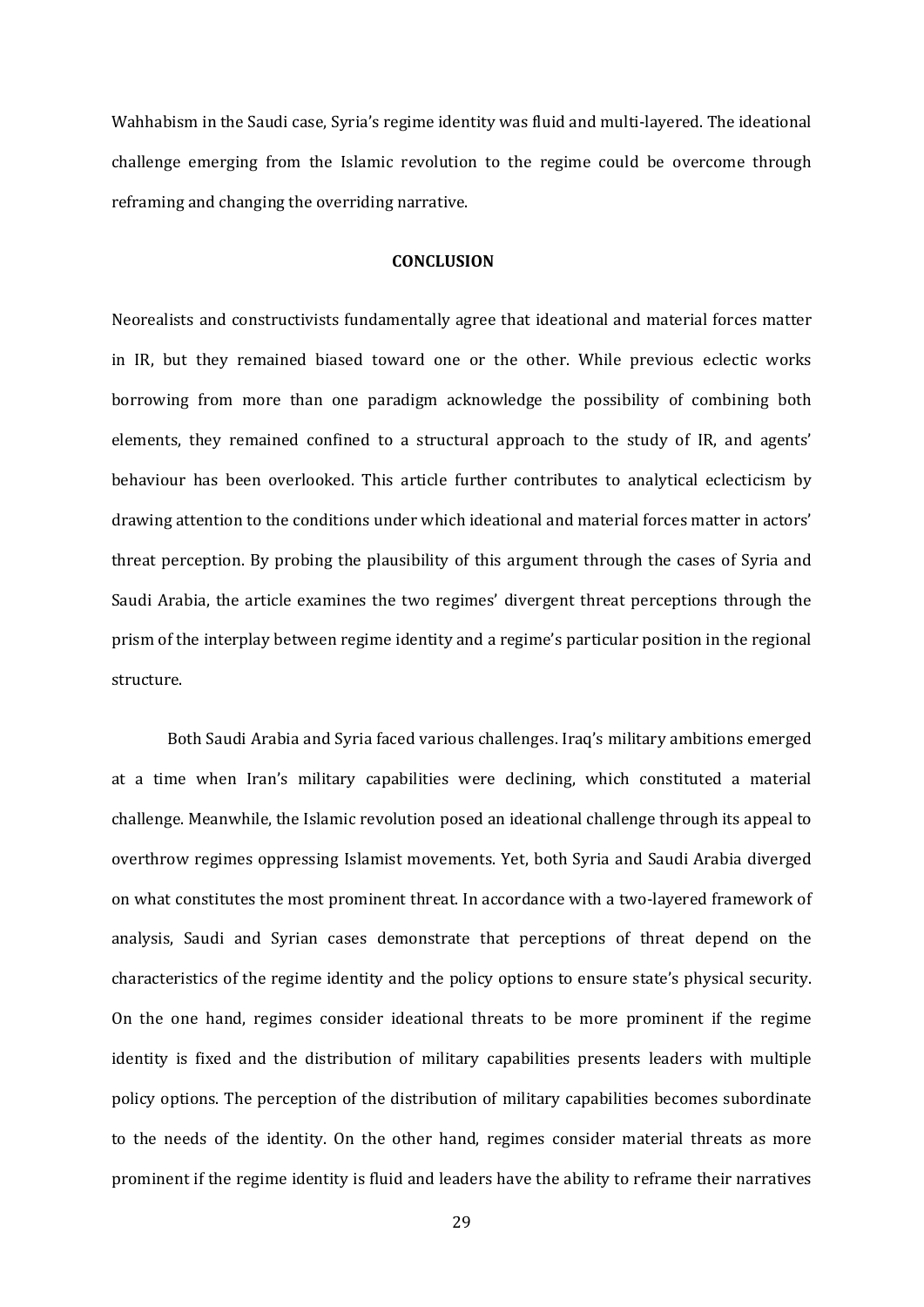whereas material constraints limit their policies in achieving physical security.

The article highlights the characteristics of identity as a function that should be carefully taken into account. Identity is by nature changeable; it is shaped and reshaped overtime through interactions with significant Others. Nevertheless, the interaction with the significant Other is not necessarily the only mean by which identity narratives are changing. Instead, Syria's case shows that the material constraints were a main drive behind the identity change. The cases highlight another characteristic of identity, that is fluidity. This characteristic involves the extent to which identities are fixed and whether can political entrepreneurs change and create identities at will. Identity serves as a major source in determining foreign policy, yet its function is, by nature, fluid. A state has multiple identities, each of which may persist, evolve, or cease to exist over time. Given such versatile aspect of identity, this study cautions against the overly deterministic approach that treats state identity as if it is the permanent property of state or that suggests that identity is constantly the sole determinant of threat perception (Saideman 2002, 186–188). Although a fluid identity can increase leaders' freedom of manoeuver, this does not mean, however, that identity fluidity gives leaders a free hand in manipulating identity narratives. Identities can also structure and constraints leaders' behaviour. The Saudi case shows that identity narrative can be a strong constraint on state behavior.

Given this adaptable and changeable nature of identity, there is little reason to limit the application of identity solely to long-term phenomena. This article does not claim that Saudi foreign policy will be always driven by ideational factors while Syrian foreign policy will be eternally driven by material ones. Instead, states can switch paths. Saudi Arabia might develop other identities that provide leaders with relative freedom of manoeuvre and lessen the burden on the security of their identity. Similarly, some of Syria's multiple identities can cease to exist, putting more pressure on its identity security.

Finally, the implications of this article extend beyond the scope of Syrian and Saudi threat perceptions to other cases of state's threat perception in the region. On the one hand, the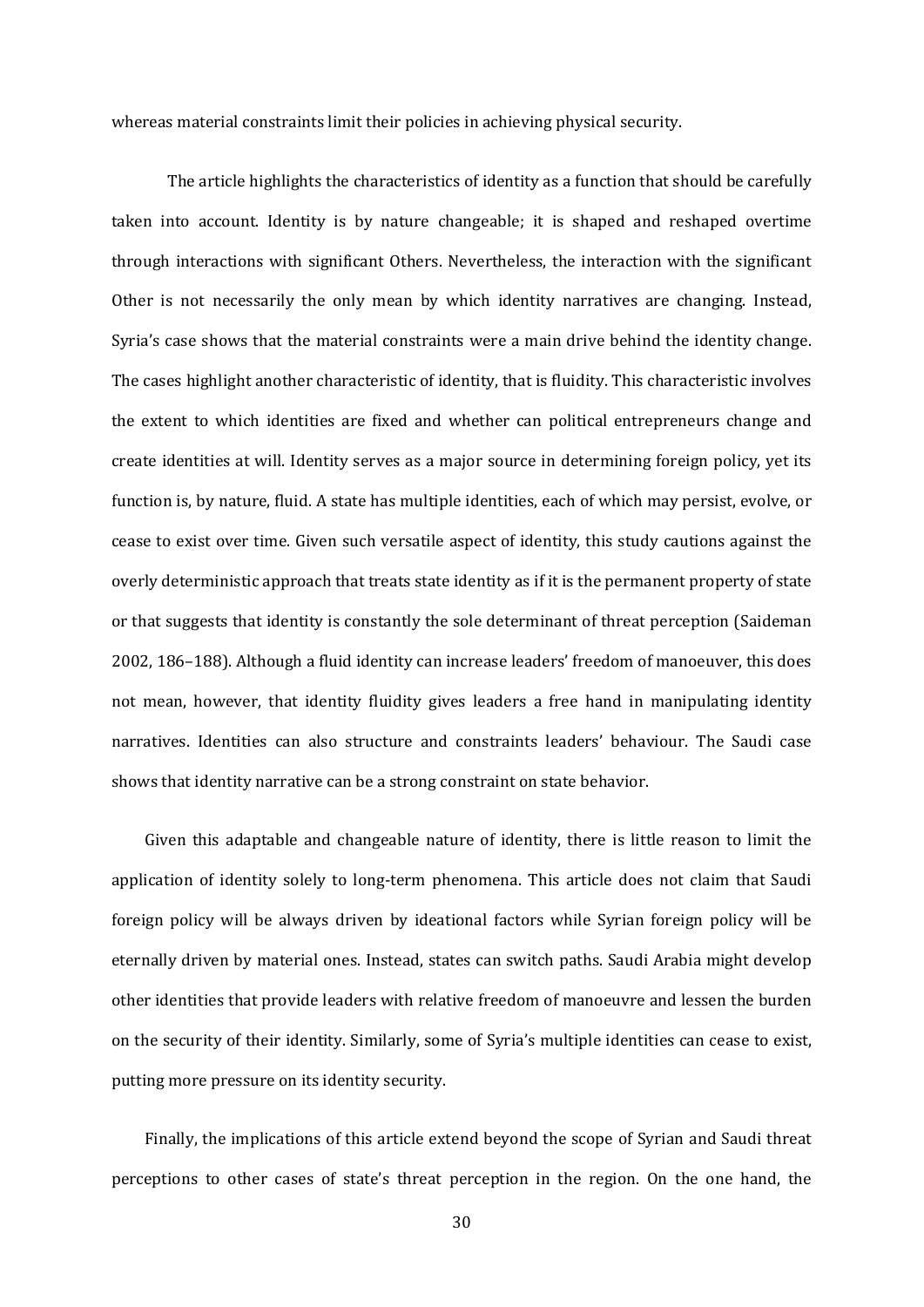framework can travel across space by applying it to other countries. Potential cases may include Jordan, a small state where material security has been important, but where ideational factors have also been significant in holding together various domestic groups. Jordan could serve as a potential case for examining how the interaction between ideational and material interests. Another interesting case to examine is Egypt, where threat perception towards Iran constituted a cornerstone in the country's foreign policy for decades. Egypt is a rather homogenous country with no Shiite minority. Nevertheless, Iran, a geopolitically distant country, was identified as a threat. On the other hand, the framework can travel across time to account for the recent dynamics unfolding in the Middle East. It can enlighten Syrian and Saudi divergence towards Hezbollah and Hamas during the 2006 Lebanon war and the 2009 Gaza war, respectively. Moreover, the framework developed here may shed additional light on recent developments in the region including Saudi fears from the establishment of the Islamic State in Iraq and Syria (ISIS). In sum, identity and material interests equally matter in regimes' threat perception. In some cases, the fluidity of identity is likely to mitigate ideational threats, and the multiplicity or the paucity of strategic options can profoundly affect the perception of military threats. This article thus showed that threat perception is not only a mere event preceding alliance decisions, but a complex phenomenon at the intersection of material capabilities and identity politics, at both domestic and international levels.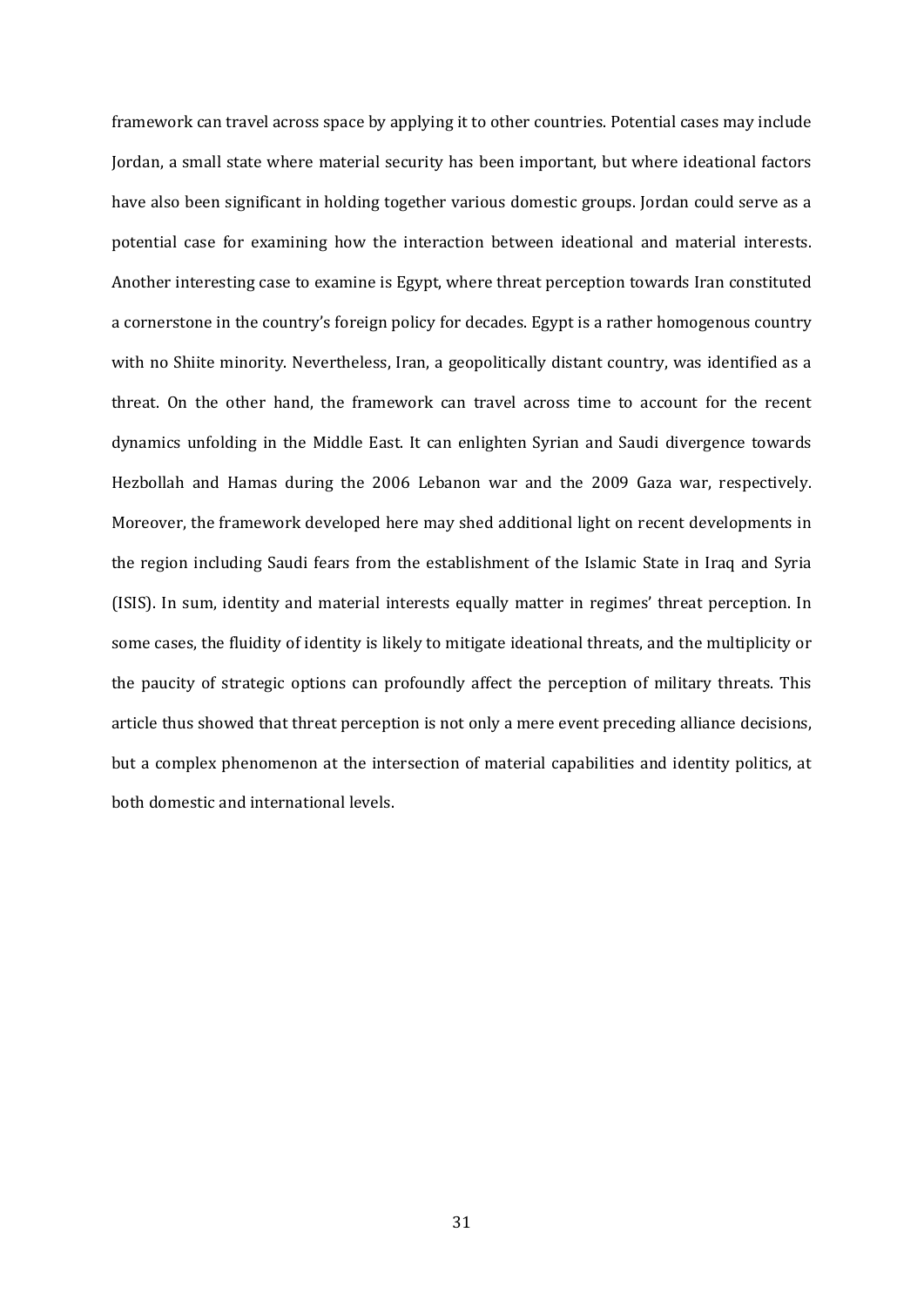#### **REFERENCES**

- Abdelal, Rawi, Yoshiko M Herrera, Alastair Iain Johnston, and Rose Mcdermott. 2006. "Identity as a Variable." *Perspectives on Politics* 4: 695–711.
- Al‐Rasheed, Madawi. 2006. *Contesting the Saudi State: Islamic Voices from a New Generation*. Cambridge: Cambridge University Press.
- Al Saud, Turki Al Faisal bin Abdul Aziz. 2013. "Saudi Arabia's Foreign Policy." *Middle East Policy* 20: 37–44.
- Al-Yassini, Ayman. 1983. "Religion and Foreign Policy in Saudi Arabia."
- Anderson, Lisa. 1987. "The State in the Middle East and North Africa." Comparative Politics 20: 1–18.
- Ayubi, Nazih. 1996. *Over‐Stating the Arab State: Politics and Society in the Middle East*. London: I.B Tauris.
- Baraka, Taher. 2011. "The Political Memory: With Abdel Halim Khaddam [In Arabic]." http://goo.gl/PnAEZh.
- Barnett, Michael. 1996. "Identity and Alliances in the Middle East." In *The Culture of National Security: Norms and Identity in World Politics*, ed. Peter Katzenstein, 400–447. New York: Columbia University Press.
- ———. 1998. *Dialogues in Arab Politics: Negotiations in Regional Order*. New York: Columbia University Press.
- $-$ . 1999. "Culture, Strategy and Foreign Policy Change: Israel's Road to Oslo." *European Journal of International Relations* 5: 5–36.
- Barkin, J. Samuel. 2010. *Realist Constructivism: Rethinking International Relations Theory*. Cambridge: Cambridge University Press.
- Cashman, Greg, and Leonard Robinson. 2007. *An Introduction to the Causes of War: Patterns of Interstate Conflict from World War I to Iraq War*. Lanham: Rowman & Littlefield.
- Cohen, Raymond. 1978. "Threat Perception in International Crisis." *Political Science Quarterly* 93: 93–107.
- Eckstein, Harry. 1991. *Regarding Politics: Essays on Political Theory, Stability, and Change*. Berkley, CA: University of California Press.
- Ehteshami, Anoushiravan, and Raymond Hinnebusch. 1997. Syria and Iran: Middle Powers in a *Penetrated Regional System*. London: Routledge.
- Fishman, Robert M. 1990. "Rethinking State and Regime: Southern Europe's Transition to Democracy." *World Politics* 42: 422–40.
- Gause, F. Gregory. 2003. "Balancing What? Threat Perception and Alliance Choice in the Gulf." *Security Studies* 13: 273–305.
- George, Alexander, and Andrew Bennett. 2005. *Case Studies and Theory Development in the Social Sciences*. Cambridge, MA: MIT Press.
- Glaser, Charles, and Chaim Kaufmann. 1998. "What Is the Offense-Defense Balance and How Can We Measure It?" *International Security* 22: 44-82.
- Goldberg, Jacob. 1986. "The Shi'i Minority in Saudi Arabia." In *Shi'ism and Social Protest*, eds. Juan Ricardo Cole and Nikki R. Keddie, 230-45. New Haven, CT: Yale University Press.
- Goldgeir, James M. 1997. "Psychology and Security." Security Studies 6: 137-66.
- Haas, Mark L. 2012. *The Clash of Ideologies: Middle Eastern Politics and American Security*. Oxford: Oxford University Press.
- Goodarzi, Jubin. 2006. *Syria and Iran: Diplomatic Alliance and Power Politics in the Middle East*. London: I.B Tauris.
- Hegghammer, Thomas, and Stephane Lacroix. 2007. "Rejectionist Islamism in Saudi Arabia: The Story of Juhayman Al‐'Utaybi Revisited." *International Journal of Middle East Studies* 39: 193–22.
- Hinnebusch, Raymond. 2001. *Syria: Revolution from Above*. London: Routledge.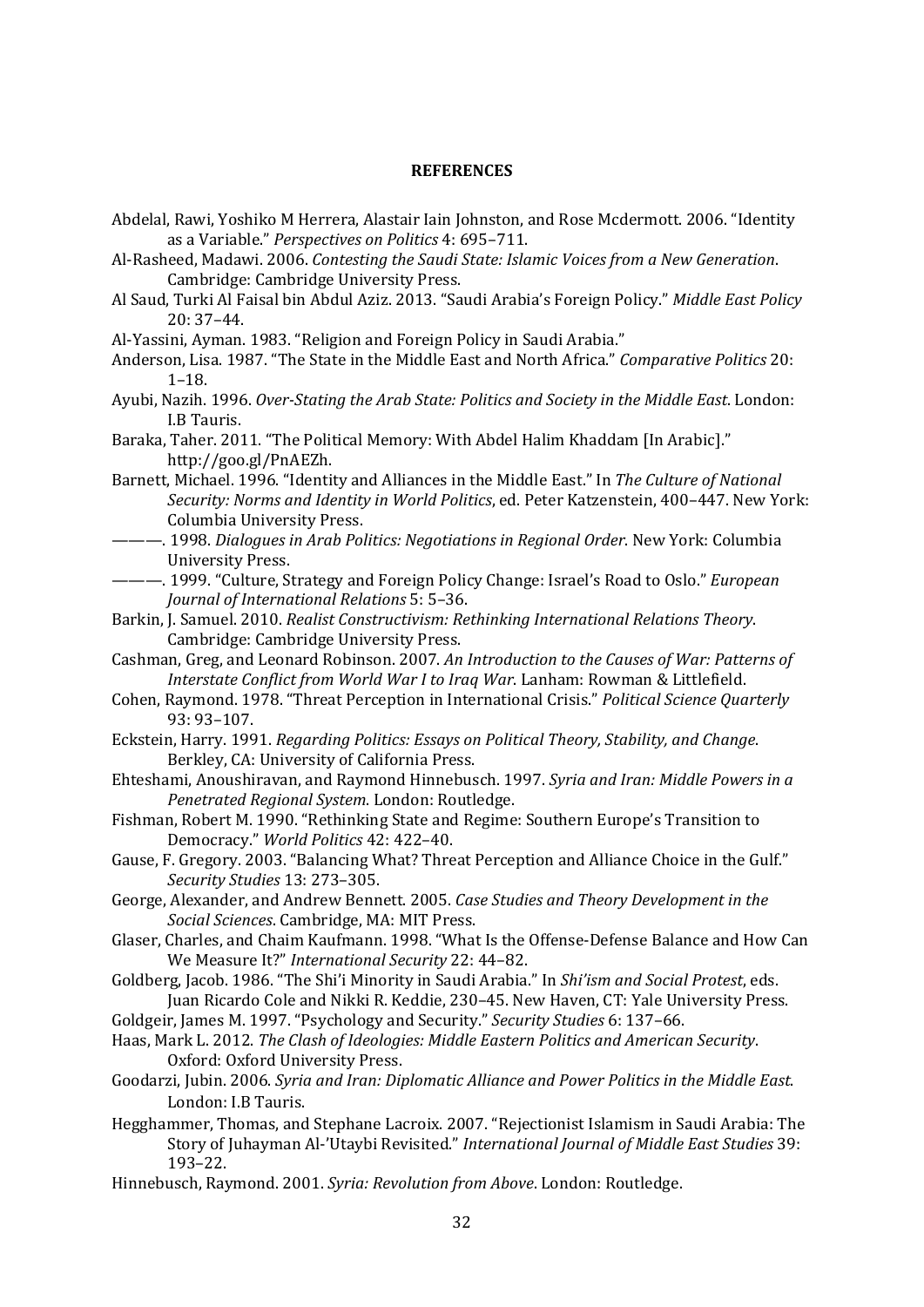-. 2003. "Identity in International Relations: Constructivism versus Materialism, and the Case of the Middle East." *The Review of International Affairs* 3: 358–62. 

Horowitz, Donald L. 1995. *Ethnic Groups in Conflict*. Berkley, CA: University of California Press. Ibrahim, Fouad. 2006. *The Shi'is of Saudi Arabia*. London: Saqi Books. 

- Jepperson, Ronald, Alexander Wendt, and Peter J. Katzenstein. 1996. "Norms, Identity and Culture in National Security." In *The Culture of National Security: Norms and Identity in World Politics*, ed. Peter J. Katzenstein, 33-75. New York: Columbia University Press.
- Jervis, Robert. 1976. *Perception and Misperception in International Politics*. Princeton: Princeton University Press.
- Kandil, Hazem. 2008. "The Challenge of Restructuring: Syrian Foreign Policy." In The Foreign *Policies of Arab States: The Challenge of Globalization*, eds. Bahgat Korany and Ali. E. Hillal Dessouki, 421-55. Cairo: Cairo University Press.
- Katzenstein, Peter, and Rudra Sil. 2010. *Beyond Paradigms: Analytic Eclecticism in the Study of World Politics*. New York: Palgrave.
- Kedar, Mordechai. 2006. 2006 *Asad in Search of Legitimacy: Message and Rhetoric in the Syrian Press Under Hafiz and Bashar*. Brighton: Sussex Academic Press.
- Kienle, Eberhard. 1990. *Ba'th versus Ba'th: The Conflict between Syria and Iraq 1968‐1989*. London: I.B. Tauris.
- ——. 1995. "Arab Unity Schemes Revisited: Interest, Identity, and Policy in Syria and Egypt." *International Journal of Middle East Studies* 27: 53–71.
- Kitchen, Nicholas. 2010. "Systemic Pressures and Domestic Ideas: A Neoclassical Realist Model of Grand Strategy Formation." Review of International Studies 36: 117-43.
- Knorr, Klaus. 1976. "Threat Perception." In *Historical Dimensions of National Security Problems*, ed. Klaus Knorr. Lawrence: University Press of Kansas.
- Kostiner, Joseph. 1990. "Transforming Dualities: Tribes and State Formation in Saudi Arabia." In *Tribes and State Formation in the Middle East*, eds. Philip Shukry Khoury and Joseph Kostiner, 226-51. California: University of California Press.
- Kowert, Paul, and Jeffrey Legro. 1996. "Norms, Identity and Their Limits: A Theoretical Reprise." In *The Culture of National Security: Norms and Identity in World Politics*, ed. Peter J. Katzenstein, 451-97. New York: Columbia University Press.
- Laitin, David D. 1986. *Hegemony and Culture: Politics and Change Among the Yoruba*. University of Chicago Press.
- Lippman, Thomas W. 2004. *Inside the Mirage: America's Fragile Partnership with Saudi Arabia*. Boulder, CO: Westview Press.
- Longva, Ahn Nga. 2000. "Citizenship in the Gulf States: Conceptualization and Practice." In *Citizenship and the State in the Middle East: Approaches and Applications*, eds. Nils A. Butenschøn, Uris David, and Manuel Hassassian, 179-97. Syracuse: Syracuse University Press.
- Marschall, Christin. 1992. "Syria-Iran: A Strategic Alliance, 1979-1991." Orient 33: 433–46. ———. 2003. *Iran's Persian Gulf Policy: From Khomeini to Khatami*. London: Routledge.
- Mitzen, Jennifer. 2006. "Ontological Security in World Politics: State Identity and the Security Dilemma." *European Journal of International Relations* 12: 341–70.
- Morgenthau, Hans. 1948. *Politics among Nations: The Struggle for Power and Peace*. 7th ed. London, New York: McGraw-Hill, Inc.
- Nau, Henry. 2002. *At Home Abroad: Identity and Power in American Foreign Policy*. Ithaca: Cornell University Press.
- Nevo, Joseph. 1998. "Religion and National Identity in Saudi Arabia." *Middle Eastern Studies* 34: 34–53.
- Owen, John M. 2010. *The Clash of Ideas in World Politics: Transnational Networks, States, and Regime Change, 1510‐2010*. Princeton, N.J.: Princeton University Press.
- Owen, Roger. 2004. *State, Power and Politics in the Making of the Modern Middle East*. 3 rd. London: Routledge.
- Parsons, Talcott. 1968. "The Position of Identity in the Social Theory of Action." In The Self in *Social Interaction*, eds. C. Gordon and K.J. Gergen. New York: John Wiley & Sons.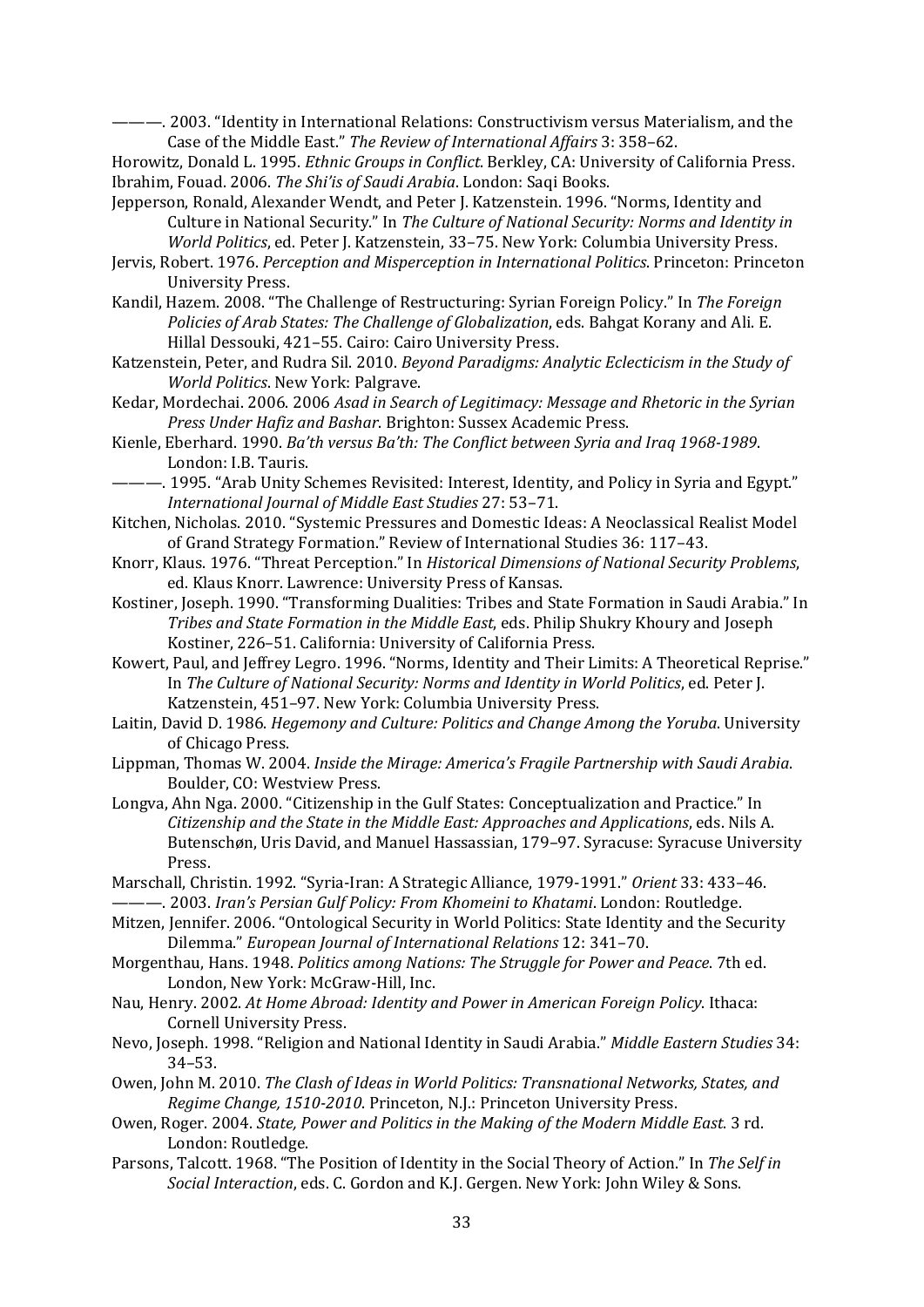Phillips, Christopher. 2012. *Everyday Arab Identity: The Daily Reproduction of the Arab World*. London: Routledge.

Quandt, William. 1981. "Riyadh between the Superpowers." *Foreign Policy* 44: 37–56. 

Ramazani, Ruhollah. 1986. *Revolutionary Iran: Challenge and Response in the Middle East*. Baltimore: The Johns Hopkins University Press.

- Risse, Thomas, D. Engelmann-Martin, H. J. Knopf, and K. Roscher. 1999. "To Euro or Not to Euro? The EMU and Identity Politics in the European Union." *European Journal of International Relations* 5: 147–87.
- Rubin, Barry. 2000. "Understanding Syrian Foreign Policy: An Analysis of Foreign Minister Faruq Al‐Shara's Explanation." *Middle East Review of International Affairs* 4: 14–37.
- Rubin, Lawrence. 2014. *Islam in the Balance: Ideational Threats in Arab Politics*. Stanford: Stanford University Press.
- Ryan, Curtis. 2009. *Inter‐Arab Alliances: Regime Security and Jordanian Foreign Policy*. Gainesville: University Press of Florida.
- Sadowski, Yahya. 2002. "The Evolution of Political Identity in Syria." In *Identity and Foreign Policy in the Middle East*, eds. Michael Barnett and Jack Levy, 137-54. Ithaca: Cornell University Press.
- Safran, Nadav. 1988. *Saudi Arabia: The Ceaseless Quest for Security*. Ithaca: Cornell University Press.
- Saideman, Stephen. 2002. "Conclusion: Thinking Theoretically about Identity and Foreign Policy." In *Identity and Foreign Policy in the Middle East*, eds. Michael Barnett and Jack Levy, 169-200. Ithaca: Cornell University Press.
- Salloukh, Bassel. 2000. "Organizing Politics in the Arab World: State-Society Relations and Foreign Policy Choices in Jordan and Syria." PhD Dissertation. McGill University.
- Segal, Daniel. 1988. "The Iran-Iraq War: A Military Analysis." *Foreign Affairs* 66: 946-63.
- Singer, J. David. 1958. "Threat‐Perception and the Armament‐Tension Dilemma." *The Journal of Conflict Resolution* 2: 90–105.
- Steele, Brent. 2005. "Ontological Security and the Power of Self-Identity: British Neutrality and the American Civil War." Review of International Studies 31: 519-40.
- Steinberg, Guido. 2005. "The Wahhabi Ulama and the Saudi State: 1975 to Present." In *Saudi Arabia in the Balance: Political Economy, Society, Foreign Affairs*, eds. Paul Aarts and Gerd Nonneman, 11-34. London: Hurst & Company.
- Stein, Janice Gross. 1988. "Building Politics into Psychology: The Misperception of Threat." *Political Psychology* 9: 245–71.
- Sunayama, Sonoko. 2007. *Syria and Saudi Arabia: Collaboration and Conflict in the Oil Era*. London, New York: I.B. Tauris.
- Taylor, Alan. 1982. The Arab Balance of Power. Syracuse: Syracuse University Press.
- Telhami, Shibley, and Michael Barnett. 2002. "Introduction: Identity and Foreign Policy in the Middle East." In *Identity and Foreign Policy in the Middle East*, eds. Shibley Telhami and Michael Barnett, 1-25 Ithaca: Cornell University Press.
- Turner, Ralph H. 1968. "The Self‐Conception in Social Interaction." In *The Self in Social Interaction*, eds. C. Gordon and K.J. Gergen. New York: John Wiley & Sons.
- Valbiørn, Morten. 2009. "Arab Nationalism(s) in Transformation: From Arab Interstate Societies to an Arab‐Islamic World Society." In *International Society and the Middle East: English School Theory at the Regional Level*, eds. Barry Buzan and Ana Gonzalez‐Pelaez, 140–69. New York: Palgrave Macmillan.
- Waltz, Kenneth. 1979. *Theory of International Politics*. New York: McGraw-Hill, Inc.
- Wehrey, Frederic et al. 2009. *Saudi Iranian Relations Since the Fall of Saddam: Rivalry, Cooperation, and Implications for U.S. Policy*. Santa Monica, CA: RAND Corporation.
- Wendt, Alexander. 1999. *Social Theory of International Politics*. Cambridge: Cambridge University Press.